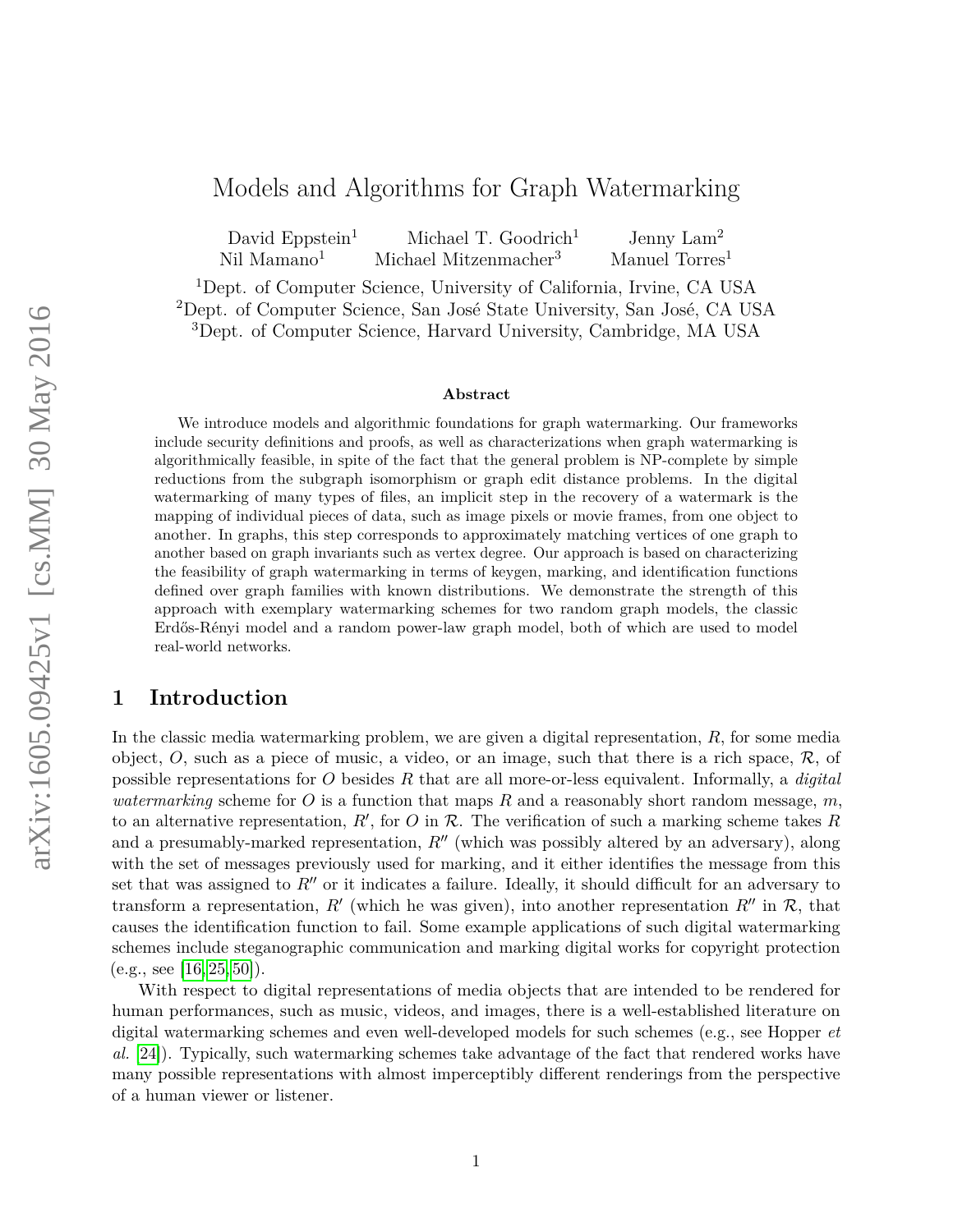In this paper, we are inspired by recent systems work on *graph watermarking* by Zhao *et al.* [\[55,](#page-25-0)[56\]](#page-25-1), who propose a digital watermarking scheme for graphs, such as social networks, protein-interaction graphs, etc., which are to be used for commercial, entertainment, or scientific purposes. This work by Zhao *et al.* presents a system and experimental results for their particular method for performing graph watermarking, but it is lacking in formal security and algorithmic foundations. For example, Zhao *et al.* do not provide formal proofs for circumstances under which graph watermarking is undetectable or when it is computationally feasible. Thus, as complementary work to the systems results of Zhao *et al.*, we are interested in the present paper in providing models and algorithms for graph watermarking, in the spirit of the watermarking model provided by Hopper *et al.* [\[24\]](#page-23-1) for media files. In particular, we are interested in providing a framework for identifying when graph watermarking is secure and computationally feasible.

#### **1.1 Additional Related Work**

Under the term "graph watermarking," there is some additional work, although it is not actually for the problem of graph watermarking as we are defining it. For instance, there is a line of research involving software watermarking using graph-theoretic concepts and encodings. In this case, the object being marked is a piece of software and the goal of a "graph watermarking" scheme is to create a graph, *G*, from a message, *m*, and then embed *G* into the control flow of a piece of software, *S*, to mark *S*. Examples of such work include pioneering work by Collberg and Thomborson [\[15\]](#page-22-1), as well as subsequent work by Venkatesan, Vazirani, and Sinha [\[52\]](#page-24-1) and Collberg *et al.* [\[14\]](#page-22-2). (See also Chen *et al.* [\[7\]](#page-22-3) and Bento *et al.* [\[4\]](#page-22-4), as well as a survey by Hamilton and Danicic [\[22\]](#page-23-2).) This work on software watermarking differs from the graph watermarking problem we study in the present paper, however, because in the graph watermarking problem we study an input graph is provided and we want to alter it to add a mark. In the graph-based software watermarking problem, a graph is instead created from a message to have a specific, known structure, such as being a permutation graph, and then that graph is embedded into the control flow of the piece of software.

A line of research that is more related to the graph watermarking problem we study is anonymization and de-anonymization for social networks (e.g., see [\[3,](#page-21-0) [23,](#page-23-3) [26,](#page-23-4) [37,](#page-24-2) [43,](#page-24-3) [53,](#page-24-4) [57\]](#page-25-2)). One of the closest examples of such prior work is by Backstrom, Dwork, and Kleinberg [\[3\]](#page-21-0), who show how to introduce a small set of "rogue" vertices into a social network and connect them to each other and to other vertices so that if that same network is approximately replicated in another setting it is easy to match the two copies. Such work differs from graph watermarking, however, because the set of rogue vertices are designed to "stand out" from the rest of the graph rather than "blend in," and it may in some cases be relatively easy for an adversary to identify and remove such rogue vertices. Also, we would ideally prefer graph watermarking schemes that make small changes to the adjacencies of existing vertices rather than mark a graph by introducing new vertices, since in some applications it may not be possible to introduce new vertices into a graph that we wish to watermark. In addition to this work, also of note is work by Narayanan and Shmatikov [\[43\]](#page-24-3), who study the problem of approximately matching two social networks without marking, as well as the work on Khanna and Zane [\[28\]](#page-23-5) for watermarking road networks by perterbing vertex positions (which is a marking method outside the scope of our approach).

Our approach to graph watermarking is also necessarily related to the problem of graph isomorphism and its approximation (e.g., see  $[1, 2, 17, 27, 30, 46]$  $[1, 2, 17, 27, 30, 46]$  $[1, 2, 17, 27, 30, 46]$  $[1, 2, 17, 27, 30, 46]$  $[1, 2, 17, 27, 30, 46]$  $[1, 2, 17, 27, 30, 46]$ ). In the graph isomorphism problem, we are given two *n*-vertex graphs, *G* and *H*, and asked if there is a mapping,  $\chi$ , of vertices in *G* to vertices in *H* such that  $(v, w)$  is an edge in *G* if and only if  $(\chi(v), \chi(w))$  is an edge in *H*. While the graph isomorphism problem is "famous" for having an uncertain, but unlikely [\[1\]](#page-21-1), with respect to being NP-complete, extensions to subgraph isomorphism and graph edit distance are known to be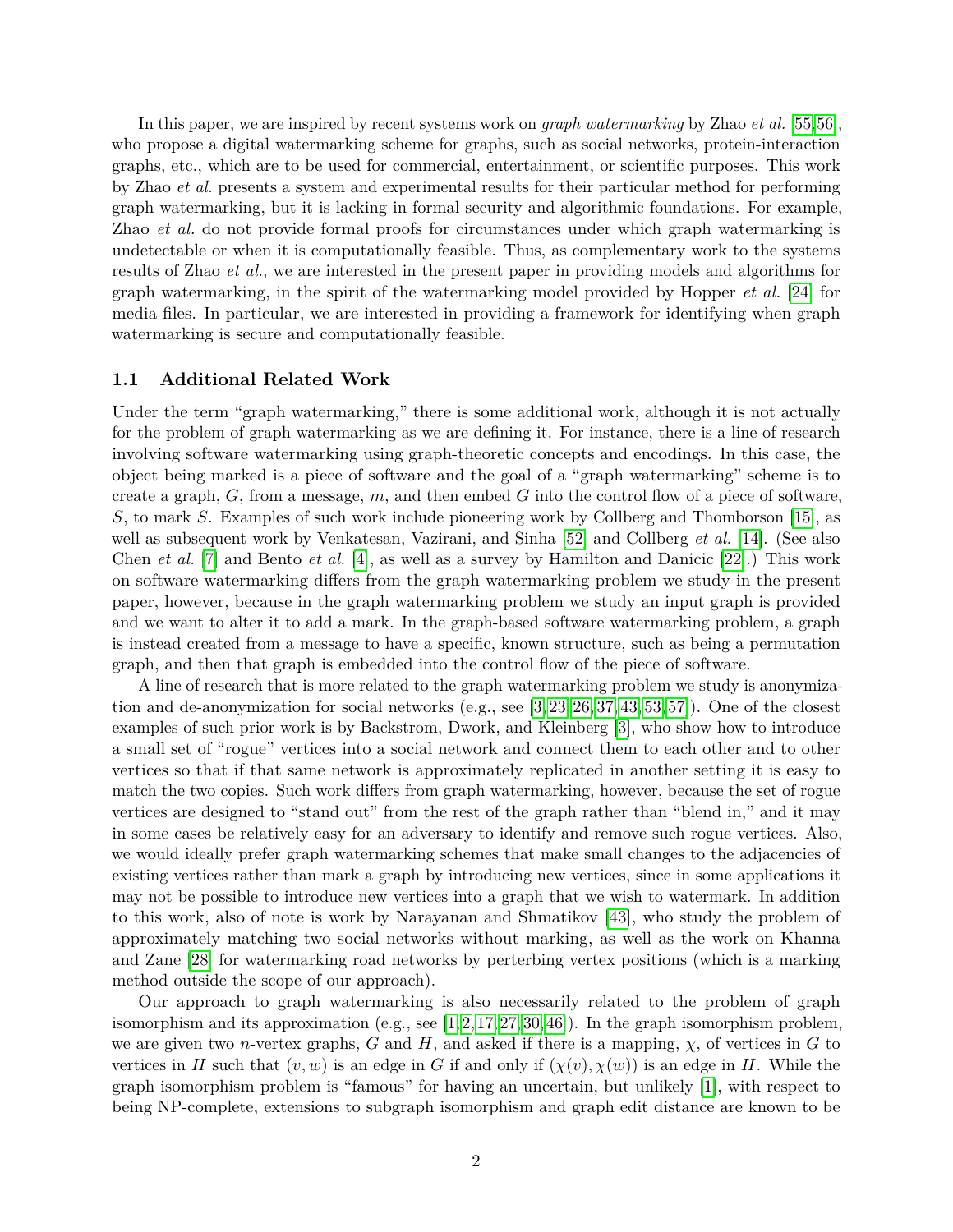NP-complete (e.g., see [\[20\]](#page-23-8)).

There is, of course, also prior work on digital watermarking in general. For background on such work, we refer the interested reader to any of the existing surveys, framework papers, or books (e.g., see  $[16, 24, 25, 50]$  $[16, 24, 25, 50]$  $[16, 24, 25, 50]$  $[16, 24, 25, 50]$ .

### **1.2 Our Results**

In this paper, we introduce a general graph watermarking framework that is based on the use of key generation, marking, and identification functions, as well as a hypothetical watermarking security experiment (which would be performed by an adversary). We define these functions in terms of graphs taken over random families of graphs, which allows us to quantify situations in which graph watermarking is provably feasible.

We also provide some graph watermarking schemes as examples of our framework, defined in terms of the classic Erdős-Rényi random-graph model and a random power-law graph model. Our schemes extend and build upon previous results on graph isomorphism for these graph families, which may be of independent interest. In particular, we design simple marking schemes for these random graph families based on simple edge-flipping strategies involving high- and medium-degree vertices. Analyzing the correctness of our schemes is quite nontrivial, however, and our analysis and proofs involve intricate probabilistic arguments. We provide an analysis of our scheme against adversaries that can themselves flip edges in order to defeat our mark identification algorithms. In addition, we provide experimental validation of our algorithms, showing that our edge-flipping scheme can succeed for a graph without specific knowledge of the parameters of its deriving graph family. We also conducted experiments to fit real-world networks to the random power-law graph model, which gave results that showed that the model was generally a good fit for the networks tested but the learned values did not fall into the range needed for our scheme.

### <span id="page-2-0"></span>**2 Our Watermarking Framework**

We begin by presenting a general framework for graph watermarking, which differs from the general model of Hopper *et al.* [\[24\]](#page-23-1), but is similar in spirit.

Suppose we are given an undirected graph,  $G = (V, E)$ , that we wish to mark. To define the security of a watermarking scheme for *G*, *G* must come from a family of graphs with some degree of entropy [\[56\]](#page-25-1). We formalize this by assuming a probability distribution  $\mathcal D$  over the family  $\mathcal G$  of graphs from which *G* is taken.

**Definition 1.** A *graph watermarking scheme* is a tuple (keygen*,* mark*,* identify) over a set, G, of graphs where

- keygen :  $\mathbb{N} \times \mathbb{N} \to \mathsf{Aux}$  is a private key generation function, such that keygen $(\ell, n)$  is a list of  $\ell$ (pseudo-)random graph elements, such as vertices and/or vertex pairs, defined over a graph of *n* vertices. These candidate locations for marking are defined independent of a specific graph; that is, vertices in Aux are identified simply by the numbering from 1 to *n*. For example, keygen( $\ell, n$ ) could be a small random graph, *H*, and some random edges to connect *H* to a larger input graph [\[56\]](#page-25-1), or keygen( $\ell, n$ ) could be a set of vertex pairs in an input graph that form candidate locations for marking.
- mark : Aux  $\times$   $\mathcal{G}$   $\rightarrow$  N  $\times$  G takes a private key *z* generated by keygen, and a specific graph G from  $\mathcal{G}$ , and returns a pair,  $S = (\mathsf{id}, H)$ , such that id is a unique identifier for *H* and *H* is the graph obtained by adding the mark determined by id to *G* in the location determined determined by the private key *z*. mark is called every time a different marked copy needs to be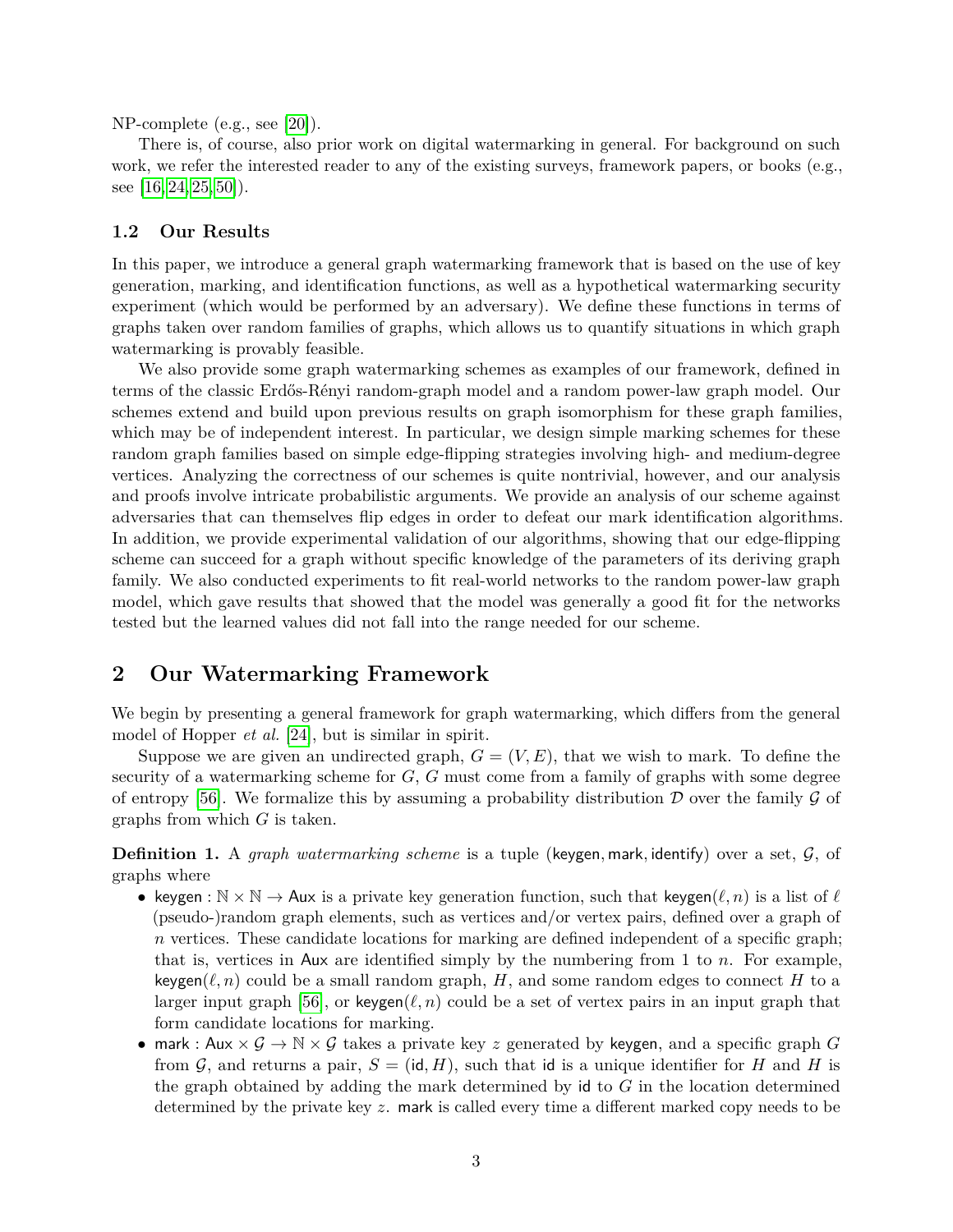produced, with the *i*-th copy being denoted by  $S_i = (\mathsf{id}_i, H_i)$ . Therefore, the unique identifiers should be thought of as being generated randomly. To associate a marked graph *H<sup>i</sup>* with the user who receives it, the watermarking scheme can be augmented with a table storing user name and unique identifiers. Alternatively, the identifiers can be generated pseudo-randomly as a hash of a private key provided by the user.

• identify : Aux  $\times$   $G \times \mathbb{N}^k \times G \to \mathbb{N} \cup \{\perp\}$  takes a private key from Aux, the original graph,  $G, k$ identifiers of previously-marked copies of  $G$ , and a test graph,  $G'$ , and it returns the identifier,  $id_i$ , of the watermarked graph that it is identifying as a match for *G*<sup> $\prime$ </sup>. It may also return  $\perp$ , as an indication of failure, if it does not identify any of the graphs  $H_i$  as a match for  $G'$ .

In addition, in order for a watermarking scheme to be effective, we require that *with high probability*[1](#page-3-0) over the graphs from G and k output pairs,  $S_1, \ldots, S_k$  of mark $(z, G)$ , for any  $(\mathsf{id}, G') = S_i$ , we have  $\mathsf{identity}(z, G, \mathsf{id}_1, \dots, \mathsf{id}_k, G') = \mathsf{id}.$ 

Algorithm [1](#page-3-1) shows a hypothetical security experiment for a watermarking scheme with respect to an adversary,  $A: \mathcal{G} \to \mathcal{G}$ , who is trying to defeat the scheme. Intuitively, in the hypothetical experiment, we generate a key *z*, choose a graph  $G$ , from family  $G$  according to distribution  $D$  (as discussed above), and then generate *k* marked graphs according to our scheme (for some set of *k* messages). Next, we randomly choose one of the marked graphs,  $G'$ , and communicate it to an adversary. The adversary then outputs a graph  $G_A$  that is similar to  $G'$  where his goal is to cause our identification algorithm to fail on *GA*.

| <b>Algorithm 1:</b> Hypothetical Watermarking Security Experiment      |
|------------------------------------------------------------------------|
| experiment $(A, k, \ell, n)$ :                                         |
| 1. $z \leftarrow \text{keygen}(\ell, n)$                               |
| 2. $G \leftarrow_{\mathcal{D}} \mathcal{G}$                            |
| 3. $S_i \leftarrow$ mark $(z, G)$ , for $i = 1, \ldots, k$             |
| 4. randomly choose $S_i = (\text{id}, G')$ from $\{S_1, \ldots, S_k\}$ |
| 5. $G_A \leftarrow A(G')$                                              |
|                                                                        |

<span id="page-3-1"></span>In order to characterize differences between graphs, we assume a similarity measure dist :  $\mathcal{G} \times \mathcal{G} \rightarrow$ R, defining the distance between graphs in family G. We also include a similarity threshold  $\theta$ , that defines the advantage of an adversary performing the experiment in Algorithm [1.](#page-3-1) Specifically, the *advantage* of an adversary,  $A: \mathcal{G} \to \mathcal{G}$  who is trying to defeat our watermarking scheme is

 $\mathbb{P}[\text{dist}(G, G_A) < \theta \text{ and identify}(z, G, \text{id}_1, \ldots, \text{id}_k, G_A) \neq \text{id}].$ 

The watermarking scheme is  $(D, \text{dist}, \theta, k, \ell)$ -secure against adversary *A* if the similarity threshold is *θ* and *A*'s advantage is *polynomially negligible* (i.e., is  $O(n^{-a})$  for some  $a > 0$ ).

Examples of adversaries could include the following:

- *Arbitrary edge-flipping adversary*: a malicious adversary who can arbitrarily flip edges in the graph. That is, the adversary adds an edge if it is not already there, and removes it otherwise.
- *Random edge-flipping adversary*: an adversary who independently flips each edge with a given probability.
- *Arbitrary adversary*: a malicious adversary who can arbitrarily add and/or remove vertices and flip edges in the graph.
- *Random adversary*: an adversary who independently adds and/or removes vertices with a given probability and independently flips each edge with a given probability.

<span id="page-3-0"></span><sup>&</sup>lt;sup>1</sup>Or "*whp*," that is, with probability at least  $1 - O(n^{-a})$ , for some  $a > 0$ .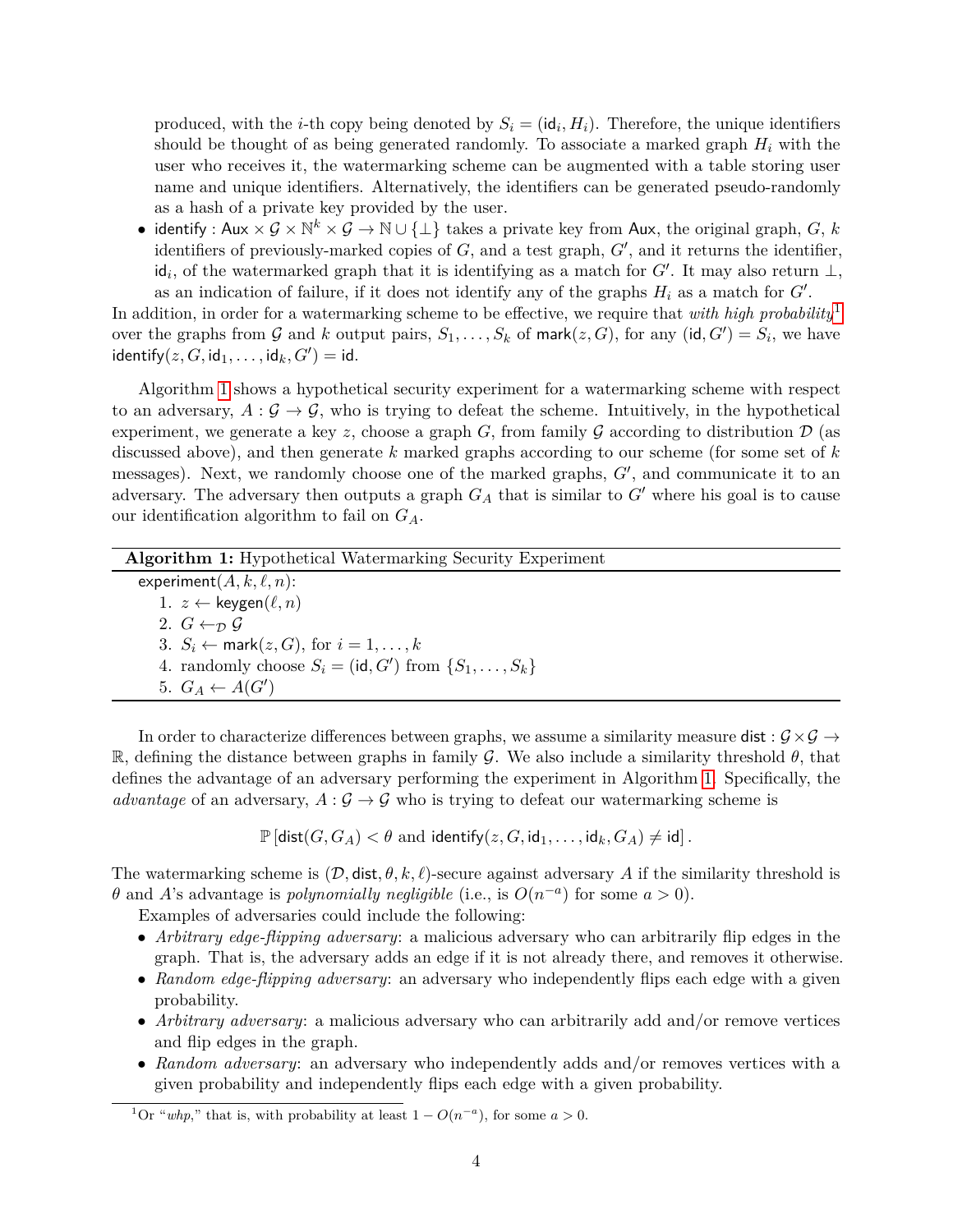One could also imagine other types of adversaries, as well, such as a random adversary who is limited in terms of the numbers or types of edges or vertices that he can change.

### **2.1 Random graph models**

As defined above, a graph watermarking scheme requires that graphs to be marked come from some distribution. In this paper, we consider two families of random graphs—the classic Erdős-Rényi model and a random power-law graph model—which should capture large classes of applications where graph watermarking would be of interest.

**Definition 2** (The Erdős-Rényi model). A *random graph*  $G(n, p)$  is a graph with *n* vertices, where each of the  $\binom{n}{2}$  possible edges appears in the graph independently with probability *p*.

<span id="page-4-0"></span>**Definition 3** (The random power-law graph model, §5.3 of [\[9\]](#page-22-6)). Given a sequence  $\mathbf{w} = (w_1, w_2, \dots, w_n)$ , such that  $\max_i w_i^2 < \sum_k w_k$ , the *general random graph*  $G(\mathbf{w})$  is defined by labeling the vertices 1 through *n* and choosing each edge  $(i, j)$  independently from the others with probability  $p[i, j] = \rho w_i w_j$ , where  $\rho = 1/\sum_j w_j$ .

We define a *random power-law graph G*(**w***<sup>γ</sup>* ) parameterized by the maximum degree *m* and average degree *w*. Let  $w_i = ci^{-1/(\gamma - 1)}$  for values of *i* in the range between *i*<sub>0</sub> and *i*<sub>0</sub> + *n*, where

<span id="page-4-2"></span><span id="page-4-1"></span>
$$
c = \frac{\gamma - 2}{\gamma - 1} w n^{\frac{1}{\gamma - 1}}, \qquad i_0 = n \left( \frac{w(\gamma - 2)}{m(\gamma - 1)} \right)^{\gamma - 1}.
$$
 (1)

This definition implies that each edge (*i, j*) appears with probability

$$
P[i,j] = K_0 \left( n^{\gamma - 3} i j \right)^{-\frac{1}{\gamma - 1}}, \quad \text{where } K_0 \stackrel{\text{def}}{=} \left( \frac{\gamma - 2}{\gamma - 1} \right)^2 w. \tag{2}
$$

As we show in the following proposition, this model does indeed have a power-law degree distribution.

**Proposition 4.** In the random power-law graph  $G(w^{\gamma})$ , the expected number of vertices with degree *k* is between  $Cn/k^{\gamma}$  and  $Cn/(k+1)^{\gamma}$  where  $C = (w(\gamma - 2))^{\gamma - 1}/(\gamma - 1)^{\gamma - 2}$ .

*Proof.* The function  $i(k) = (c/k)^{\gamma-1}$  relating the index of a vertex to its expected degree  $k = w_i$ is convex and decreasing. By the mean value theorem, the number ∆*i* of indices *j* such that  $k \leq w_j < k+1$  satisfies

$$
|i'(k)| \le \frac{\Delta i}{(k+1) - k} = \Delta i \le |i'(k+1)|.
$$

Now the derivative of  $i(k)$  is  $-Cn/k^{\gamma}$ . Noting that  $\Delta i$  is the expected number of vertices of degree *k*, the result is proven.  $\Box$ 

#### **2.2 Graph watermarking algorithms**

We discuss some instantiations of the graph watermarking framework defined above. Unlike previous watermarking or de-anonymization schemes that add vertices [\[3,](#page-21-0) [56\]](#page-25-1), we describe an effective and efficient scheme based solely on edge flipping. Such an approach would be especially useful for applications where it could be infeasible to add vertices as part of a watermark.

Our scheme does not require adding labels to the vertices or additional objects stored in the graph for identification purposes. Instead, we simply rely on the structural properties of graphs for the purposes of marking. In particular, we focus on the use of vertex degrees, that is, the number of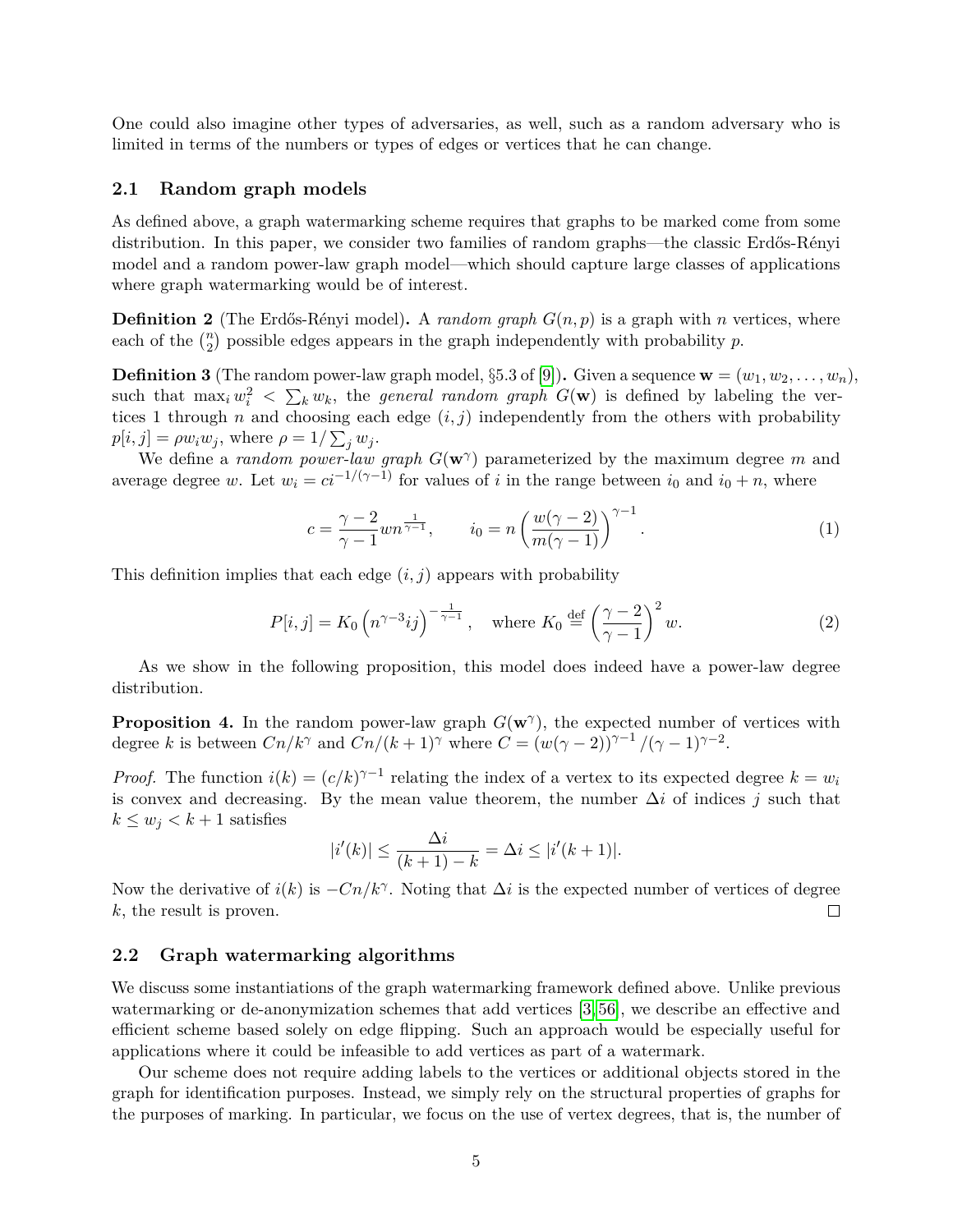edges incident on each vertex. We identify high and medium degree vertices as candidates for finding edges that can be flipped in the course of marking. The specific degree thresholds for what we mean by "high-degree" and "medium-degree" depend on the graph family, however, so we postpone defining these notions precisely until our analysis sections.

Algorithms providing an example implementation of our graph watermarking scheme are shown in Algorithm [2.](#page-6-0) The keygen algorithm randomly selects a set of candidate vertex pairs for flipping, from among the high- and medium-degree vertices, with no vertex being incident to more than a parameter t of candidate pairs. We introduce a procedure,  $\textsf{label}(G)$ , which labels high-degree vertices by their degree ranks and each medium-degree vertex, *w*, by a bit vector identifying its high-degree adjacencies. This bit vector has a bit for each high-degree vertex, which is 1 for neighbors of *w* and 0 for non-neighbors. The algorithm mark $(z, G)$ , takes a random set of candidate edges and a graph, *G*, and it flips the corresponding edges in *G* according to a resampling of the edges using the distribution D. The algorithm, approximate-isomorphism $(G, H)$ , returns a mapping of the highand medium-degree vertices in *G* to matching high- and medium-degree vertices in *H*, if possible. The algorithm, identify( $z, G, id_1, \ldots, id_k, H$ ), uses the approximate isomorphism algorithm to match up high- and medium-degree vertices in *G* and *H*, and then it extracts the bit-vector from this matching using *z*.

As mentioned above, we also need a notion of distance for graphs. We use two different such notions. The first is the graph edit distance, which is the minimum number of edges needed to flip to go from one graph to another. The second is vertex distance, which intuitively is an edge-flipping metric localized to vertices.

**Definition 5** (Graph distances). Let G be the set of graphs on *n* vertices. If  $G, H \in \mathcal{G}$ , define  $\Pi$ as the set of bijections between the vertex sets  $V(G)$  and  $V(H)$ . Define the *graph edit distance* dist<sub>e</sub> :  $\mathcal{G} \times \mathcal{G} \rightarrow \mathbb{N}$  as

$$
\operatorname{dist}_e(G,H)=\min_{\pi\in\Pi}|E(G)\oplus_\pi E(H)|\,,
$$

where ⊕*<sup>π</sup>* is the symmetric difference of the two edge sets under correspondence *π*. Define the *vertex distance* dist<sub>*v*</sub> :  $\mathcal{G} \times \mathcal{G} \rightarrow \mathbb{N}$  as

$$
\text{dist}_{v}(G, H) = \min_{\pi \in \Pi} \max_{v \in V(G)} |E(v) \oplus_{\pi} E(\pi(v))|,
$$

where  $E(v)$  is the set of edges incident to *v*.

## **3 Identifying High- and Medium-Degree Vertices**

We begin analyzing our proposed graph watermarking scheme by showing how high- and mediumdegree vertices can be identified under our two random graph distributions. We begin with some technical results related to graph isomorphism that form the basis of our watermarking approach, with the goal of determining the conditions under which a vertex of a random graph can be identified with high probability, either by its degree (if the degree is high) or by its set of high-degree neighbors (if it has medium degree). We ignore low-degree vertices: their information content and distinguishability are low, and they are not used by our example scheme. Because our results on vertex identifiability are used in our graph watermarking scheme, we also determine how robust these identifications are, based on how well-separated the vertices are by their degrees.

We first find a threshold number *k* such that the *k* vertices with highest degree are likely to have distinct and well-separated degree values. We call these *k* vertices the *high-degree* vertices. Next, we look among the remaining vertices for those that are well-separated in terms of their high-degree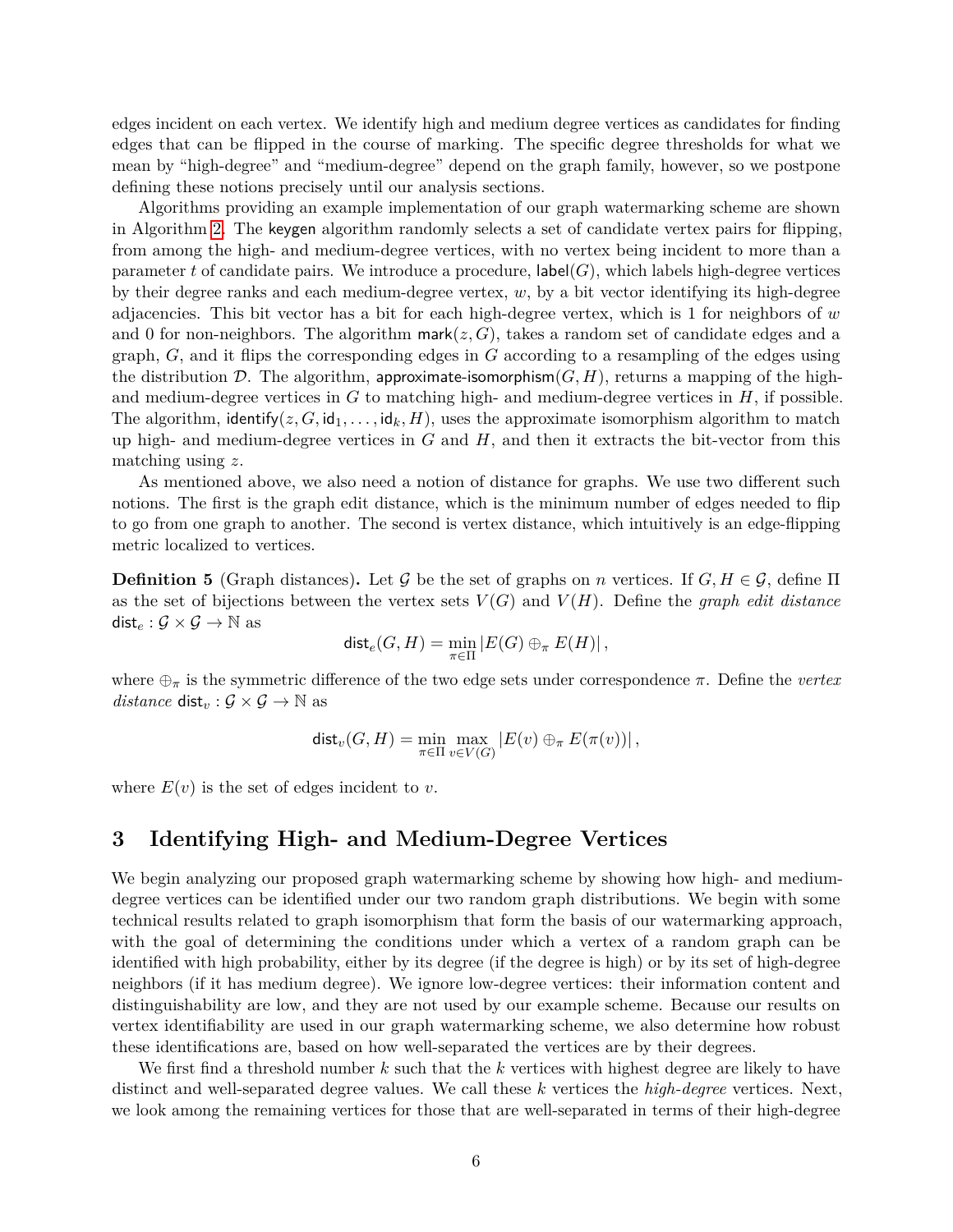### **Algorithm 2:** Watermarking scheme for random graphs.

*t*: the maximum number of flipped edges that can be adjacent to the same vertex.  $keygen(\ell, n):$ 

- 1. Let *x* denote the total number of high- and medium-degree vertices
- 2.  $X = \{(u, v) \mid 1 \le u \le v \le x\}$
- 3. Let z be a list of  $\ell$  pairs randomly sampled (without replacement) from X such that no end vertex appears more than *t* times
- 4. return *z*

 $label(G)$ :

- 1. sort the vertices in decreasing order by degree and identify the high- and medium-degree vertices
- 2. if the degrees of high-degree vertices are not unique, return failure
- 3. label each high-degree vertex with its position in the vertex sequence
- 4. label each medium-degree vertex with a bit vector encoding its high-degree adjacencies
- 5. if the bit vectors are not unique, return failure
- 6. otherwise, return the labelings

 $mark(z, G)$ :

- 1.  $S = \varnothing$
- 2. *V* is the set of high- and medium-degree vertices of *G*, sorted lexicographically by their labels given by  $L = \textsf{label}(G)$
- 3. generate an  $\ell$ -bit string id where each bit *i* is independently set to 1 with probability  $p_{z[i]}$ , where  $p_{z[i]}$  is the probability of the edge  $z[i]$  in  $D$
- 4. let *H* be a copy of *G*
- 5. for  $j$  from 1 to  $\ell$ :
- 6.  $(u, v) = z[i]$
- 7. if id[*j*] is 1:
- 8. insert edge  $(V[u], V[v])$  in *H*
- 9. else:
- 10. remove edge  $(V[u], V[v])$  from *H*

11. return (id*, H*)

approximate-isomorphism(*G, H*):

- 1. call  $\mathsf{label}(G)$  and  $\mathsf{label}(H)$ , returning failure if either of these fail.
- 2. match each of *G*'s high-degree vertices with the vertex in *H* with the same label.
- 3. match each of *G*'s medium-degree vertices with the vertex in *H* whose label is closest in Hamming distance.
- 4. if *H* has a vertex that is matched more than once, return failure.
- 5. otherwise, return the (partial) vertex assignments between *G* and *H*.

 $identity(z, G, id_1, \ldots, id_k, H)$ :

- 1. find an approximate-isomorphism $(G, H)$ , returning  $\perp$  if failure occurred at any step.
- 2. *V* is the set of high- and medium-degree vertices of *G*, sorted lexicographically by their labels given by  $L = \textsf{label}(G)$
- 3.  $V'$  is the set of vertices of  $H$  identified as corresponding to those in  $V$ , in that same order.
- 4. id is an empty bit string
- 5. for  $(u, v)$  in  $z$  (from left to right):
- 6.  $b = 1$  iff there is an edge between  $V'[u]$  and  $V'[v]$  in  $H$ .
- 7. append *b* to id
- <span id="page-6-0"></span>8. return among the id*<sup>i</sup>* 's the one closest to id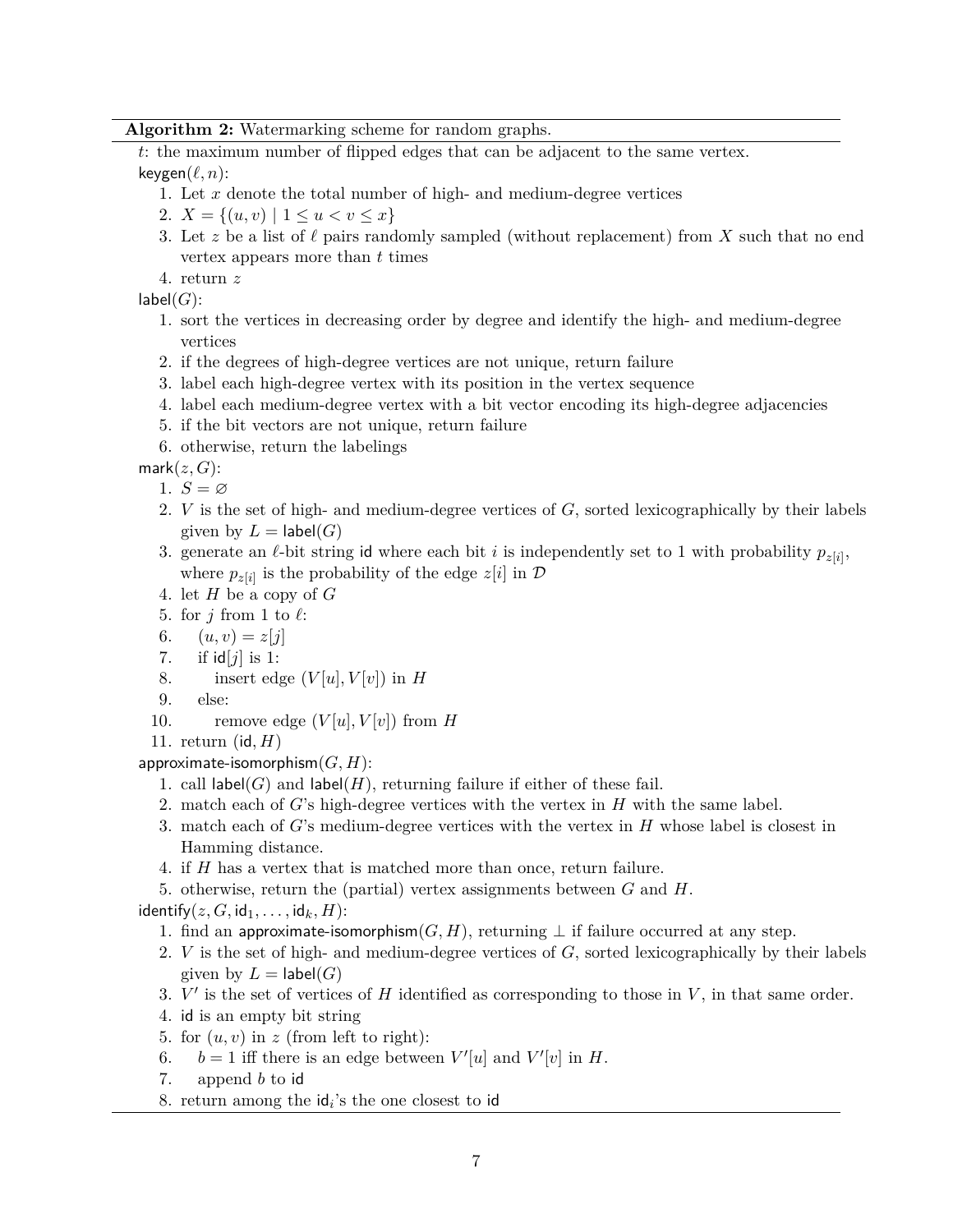neighbors. Specifically, the (high-degree) *neighborhood distance* between two vertices is the number of high-degree vertices which are connected to exactly one of the two vertices. Note that we will omit the term "high-degree" in "high-degree neighborhood distance" from now on, as it will always be implied.

In the Erdős-Rényi model, we show that all vertices that are not high-degree nevertheless have well-separated high-degree neighborhoods whp. In the random power-law graph model, however, there will be many lower-degree vertices whose high-degree neighborhoods cannot be separated. Those that have well-separated high-degree neighborhoods with high probability form the mediumdegree vertices, and the rest are the low-degree vertices.

For completeness, we include the following well-known Chernoff concentration bound, which we will refer to time and again.

<span id="page-7-1"></span>**Lemma 6** (Chernoff inequality [\[9\]](#page-22-6)). Let  $X_1, \ldots, X_n$  be independent random variables with

$$
\mathbb{P}[X_i = 1] = p_i, \qquad \mathbb{P}[X_i = 0] = 1 - p_i.
$$

We consider the sum  $X = \sum_{i=1}^{n} X_i$ , with expectation  $\mathbb{E}[X] = \sum_{i=1}^{n} p_i$ . Then

$$
\mathbb{P}\left[X \le \mathbb{E}\left[X\right] - \lambda\right] \le e^{-\frac{\lambda^2}{2\mathbb{E}\left[X\right]}},
$$
  

$$
\mathbb{P}\left[X \ge \mathbb{E}\left[X\right] + \lambda\right] \le e^{-\frac{\lambda^2}{2\mathbb{E}\left[X\right] + \lambda/3}}.
$$

### **3.1 Vertex separation in the Erdős-Rényi model**

Let us next consider vertex separation results for the classic Erdős-Rényi random-graph model. Recall that in this model, each edge is chosen independently with probability *p*.

**Definition 7.** Index vertices in non-increasing order by degree. Let *d<sup>i</sup>* represent the *i*-th highest degree in the graph. Given  $h = O(n)$ , we say that a vertex is *high-degree* with respect to  $d_h$  if it has degree at least *dh*. Otherwise, we say that the vertex is *medium-degree*. We just say high-degree when the value of *h* is understood from context.

Note that in this random-graph model, there are no low-degree vertices.

**Definition 8.** A graph is  $(d, d')$ -separated if all high-degree vertices differ in their degree by at least *d* and all medium-degree vertices are neighborhood distance  $d'$  apart.

Note: this definition depends on how high-degree or medium-degree vertices are defined and will therefore be different for the random power-law graph model.

<span id="page-7-0"></span>**Lemma 9** (Extension of Theorem 3.15 in [\[5\]](#page-22-7)). Suppose  $m = o(pqn/\log n)^{1/4}$ ,  $m \to \infty$ , and  $\alpha(n) \to 0$ . Then with probability

$$
1 - m\alpha(n) - 1/\left[m\left(\log(n/m)\right)^2\right],
$$

 $G(n, p)$  is such that

$$
d_i - d_{i+1} \ge \frac{\alpha(n)}{m^2} \left(\frac{pqn}{\log n}\right)^{1/2} \text{ for every } i < m,
$$

where  $q = 1 - p$ .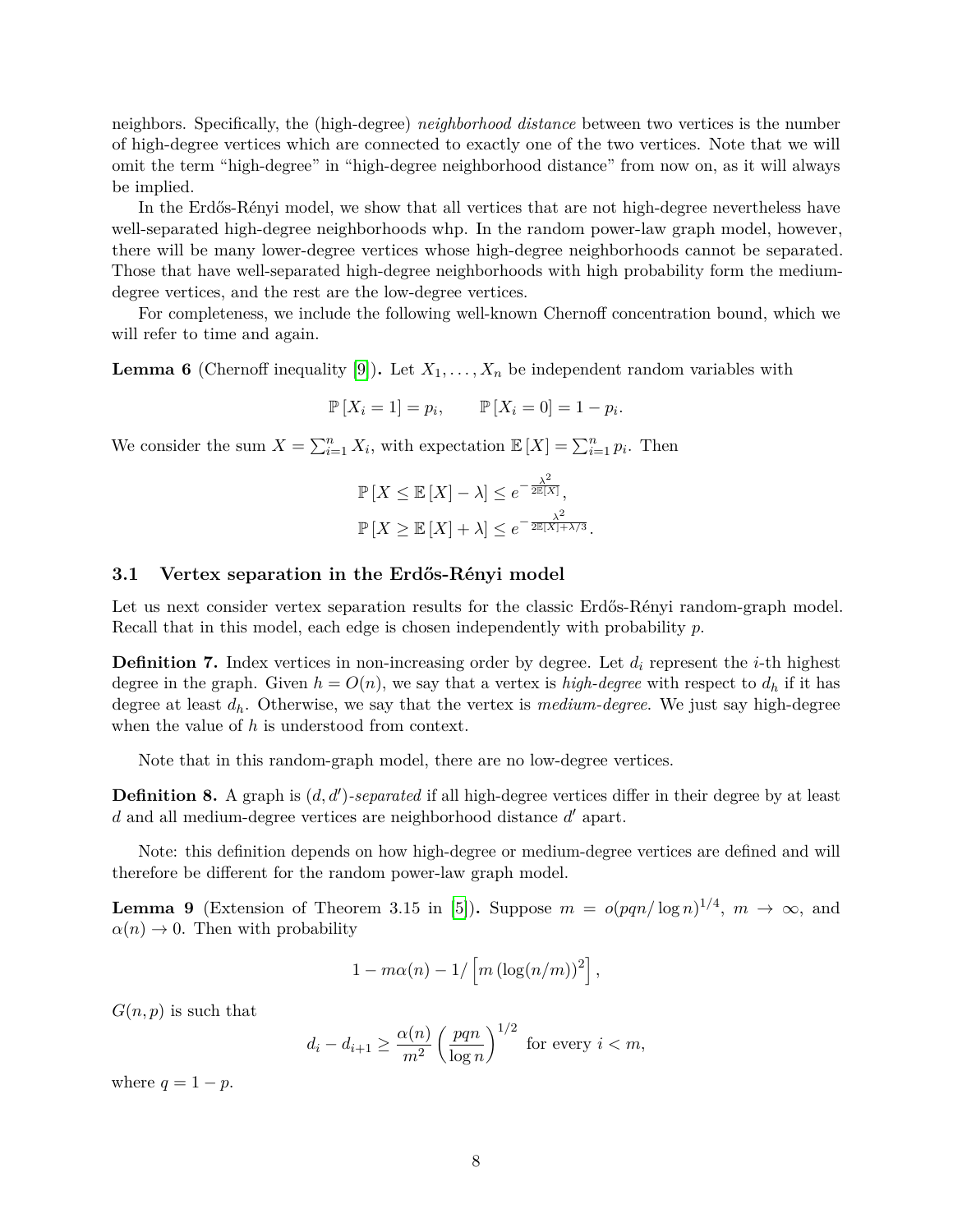*Proof.* We quantify and extend the probability analysis of a proof from [\[5\]](#page-22-7). Let

$$
K = pn + (x - \varepsilon)(pnq)^{1/2}, \quad \varepsilon = (\log(n/m))^{1/2}.
$$

The event of the result fails if  $d_m < K$  or if there is  $i < m$  such that  $d_i - d_{i+1} < K$ .

The statement of theorem 3.12 of [\[5\]](#page-22-7) still holds when the words "a.e. *G<sup>p</sup>* satisfies" are replaced by " $G_p$  satisfies with probability greater than  $1 - 1/\omega(n)^{2}$ ". This can be seen directly from the part of the proof where Chebychev's inequality is applied.

By this result, the probability that  $d_m < K$  is  $1/\left[m(\log(n/m))^2\right]$ . The probability that  $d_i - d_{i+1} < K$  for a given  $i < m$  is  $O(\alpha(n)).$  $\Box$ 

<span id="page-8-0"></span>**Lemma 10** (Vertex separation in the Erdős-Rényi model). Let  $0 < \varepsilon < 1/9$ ,  $d \geq 3$ ,  $C \geq 3$ ,  $h = n^{(1-\varepsilon)/8}$ . Suppose  $0 < p = p(n) \leq \frac{1}{2}$  $\frac{1}{2}$  is such that  $p = \omega(n^{-\varepsilon} \log n)$ . Then  $G(n, p)$  is  $(d, C \log n)$ separated with probability  $1 - O(n^{-(1-\varepsilon)/8})$ .

*Proof.* We prove the theorem with probability at least  $1 - (d+2)n^{-(1-\epsilon)/8}$ . Let  $\alpha(n) = dn^{-(1-\epsilon)/4}$ and  $m = h$ . By Lemma [9,](#page-7-0) the probability that  $d_i - d_{i+1} < d$  for some  $i < h$  is at most  $(d+1)n^{-(1-\varepsilon)/8}$ .

Let  $X_{ij}$  be the expected neighborhood distance between two vertices  $i, j \geq h$ . We have

$$
\mathbb{E}[X_{ij}] = mp(1-p) \ge (2C+1)n^{(1-9\varepsilon)/8} \log n \ge (2C+1) \log n,
$$

so that, if  $d' = C \log n$ ,

$$
\frac{(\mathbb{E}[X_{ij}] - d')^2}{\mathbb{E}[X_{ij}]} \ge \mathbb{E}[X_{ij}] - 2d' \ge C \log n.
$$

Since the high-degree vertices are separated by more than two degrees, the fact that they are high-degree vertices is independent of whether they are neighbors of *i* and *j*. Consequently, we can apply a Chernoff bound (Lemma [6.](#page-7-1)) Then, by the union bound, the probability that  $X_{ij} < C \log n$ for some medium-degree *i*, *j* is less than  $n^{-C+2} \leq n^{-(1-\varepsilon)/8}$ .

Thus, high-degree vertices are well-separated with high probability in the Erdős-Rényi model, and the medium-degree vertices are distinguished with high probability by their high-degree neighborhoods.

#### **3.2 Vertex separation in the random power-law graph model**

We next study vertex separation for a random power-law graph model, which can match the degree distributions of many graphs that naturally occur in social networking and science. For more information about power-law graphs and their applications, see e.g. [\[6,](#page-22-8) [40,](#page-24-6) [44\]](#page-24-7).

In the random power-law graph model, vertex indices are used to define edge weights and therefore do not necessarily start at 1. The lowest index that corresponds to an actual vertex is denoted  $i_0$ . So vertex indices range from  $i_0$  to  $i_0 + n$ . Additionally, there are two other special indices  $i<sub>H</sub>$  and  $i<sub>M</sub>$ , which we define in this section, that separate the three classes of vertices.

**Definition 11.** The vertices ranging from  $i_0$  to  $i_H$  are the *high-degree* vertices, those that range from  $i_H + 1$  to  $i_M$  are the *medium-degree* vertices, and those beyond  $i_M$  are the *low-degree* vertices.

In this model, the value of  $i_0$  is constrained by the requirement that  $P[i_0, i_0] < 1$ . When  $\gamma \geq 3$ , this constraint is not actually restrictive. However, when  $\gamma < 3$ , *i*<sub>0</sub> must be asymptotically greater than  $n^{-(\gamma-3)/2}$ . The constraints on  $i_0$  also constrain the value of the maximal and average degree of the graph.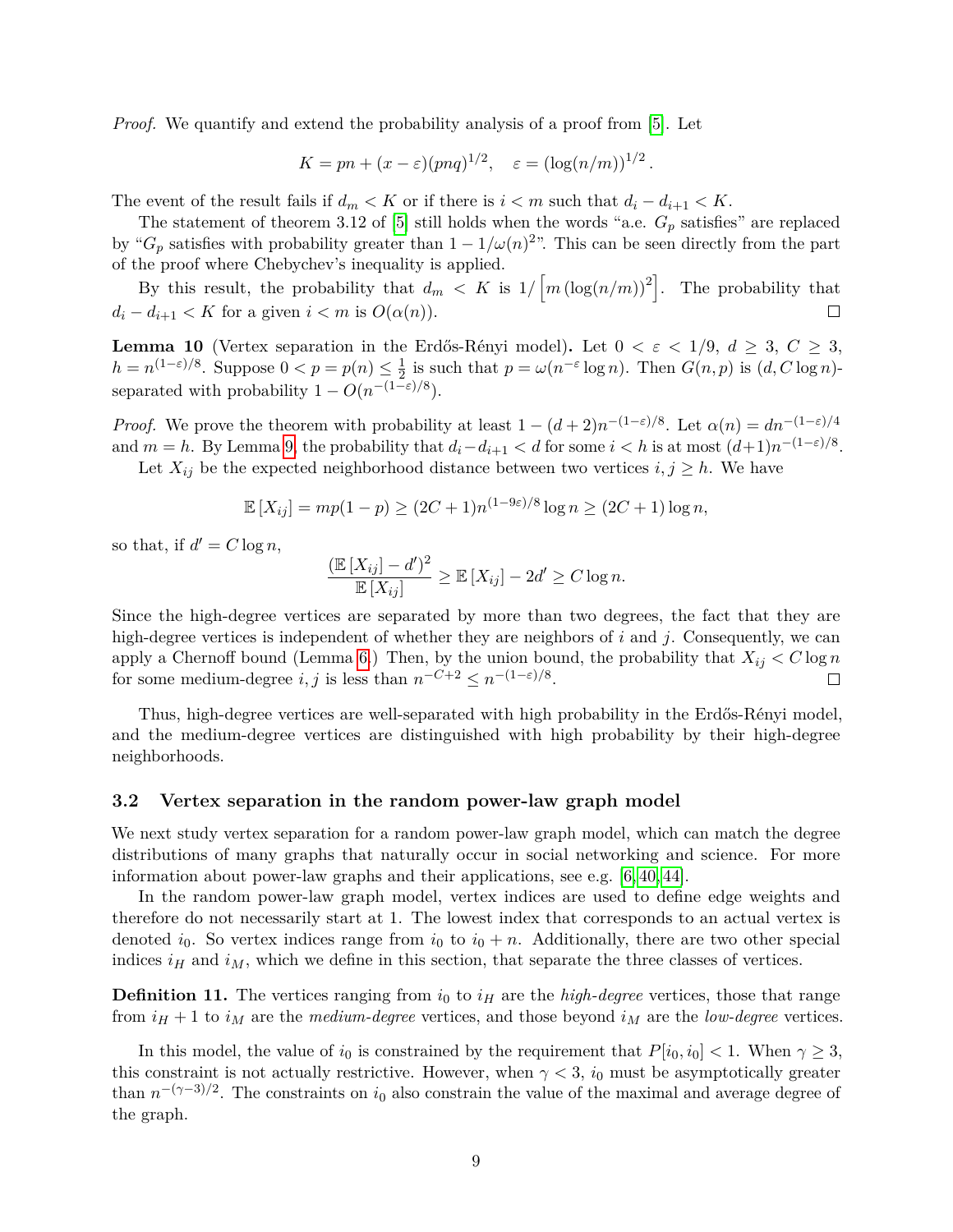We define  $i_H$  and  $i_M$  to be independent of  $i_0$ , but dependent on parameters that control the amount and probability of separation at each level. The constraints that  $i_0 < i_H$  and  $i_H < i_M$ translate into corresponding restrictions on the valid values of  $\gamma$ , namely that  $\gamma > 5/2$  and  $\gamma < 3$ . We define  $i_H$  in the following lemma.

<span id="page-9-3"></span><span id="page-9-1"></span>**Lemma 12** (Separation of high-degree vertices). In the  $G(\mathbf{w}^{\gamma})$  model, let  $\delta_i = |w_{i+1} - w_i|/2$ . Then,

$$
\frac{c}{2(\gamma-1)}(i+1)^{-\frac{\gamma}{\gamma-1}} \le \delta_i \le \frac{c}{2(\gamma-1)}i^{-\frac{\gamma}{\gamma-1}}.\tag{3}
$$

Moreover, for all  $\varepsilon_1$  satisfying  $0 < \varepsilon_1 \leq 1$  and  $C_1 > 0$ , the probability that

$$
|\deg(i) - w_i| < \varepsilon_1 \delta_i \qquad \text{for all } i \le i_H \stackrel{\text{def}}{=} \left(\frac{c \varepsilon_1^2}{16(\gamma - 1)^2 C_1 \log n}\right)^{\frac{\gamma - 1}{2\gamma - 1}}
$$

is at least  $1 - n^{-C_1}$ .

*Proof.* The first statement follows from the fact that *w<sup>i</sup>* is a convex function of *i* and from taking its derivative at  $i$  and  $i + 1$ .

<span id="page-9-0"></span>For the second statement, let  $C > 0$  and let  $i'_H \stackrel{\text{def}}{=} \left(\frac{c \varepsilon_1^2}{8(\gamma - 1)^2 C \log n}\right)^{\frac{\gamma - 1}{2\gamma - 1}}$ . We will show that if  $i \leq i_H^{\prime}$ , then

$$
\mathbb{P}\left[|\deg(i) - w_i| \ge \varepsilon_1 \delta_i\right] < n^{-C}.\tag{4}
$$

Now we choose C such that  $C_1 + \log i_H / \log n < C \leq 2C_1$ . The inequality  $C \leq 2C_1$  implies that  $i_H \leq i'_H$  and [\(4\)](#page-9-0) holds for all  $i \leq i_H$ . By the union bound applied to (4)

$$
\mathbb{P}\left[\exists i \leq i_H, |\deg(i) - w_i| \geq \varepsilon_1 \delta_i\right] \leq i_H n^{-C}.
$$

Since  $C_1 + \log i_H / \log n < C$ , the right hand side is bounded above by  $n^{-C_1}$ . This proves the result. Now, we prove [\(4\)](#page-9-0). Clearly, since  $\delta_i = (w_i - w_{i+1})/2$ , we have that  $w_i \ge \delta_i$ . So if  $\varepsilon_1 \le 1$  and

 $\lambda_i = \varepsilon_1 \delta_i$ , then  $w_i \geq \lambda_i/3$ . This implies that

<span id="page-9-2"></span>
$$
\frac{\lambda_i^2}{w_i + \lambda_i/3} \ge \frac{\lambda_i^2}{2w_i} \ge \frac{c \varepsilon_1^2}{8(\gamma - 1)^2} i^{-\frac{2\gamma - 1}{\gamma - 1}},
$$

where the second inequality follows from [\(3\)](#page-9-1) and the definition of  $w_i$  given in Definition [3.](#page-4-0) If  $i \leq i_H'$ , the right hand side is lower-bounded by *C* log *n*. The result follows by applying a Chernoff bound (Lemma [6\)](#page-7-1).  $\Box$ 

For simplicity, we often use the following observation.

**Observation 13.** Rewriting  $i_H$  to show its dependence on *n*, we have

$$
i_H(\varepsilon_1, C_1) = K_1(\varepsilon_1, C_1) n^{\frac{1}{2\gamma - 1}} (\log n)^{-\frac{\gamma - 1}{2\gamma - 1}}, \quad K_1(\varepsilon_1, C_1) \stackrel{\text{def}}{=} \left(\frac{\gamma - 2}{(\gamma - 1)^3} \frac{w \varepsilon_1^2}{16C_1}\right)^{\frac{\gamma - 1}{2\gamma - 1}}. \tag{5}
$$

For the graph model to make sense, the high-degree threshold must be asymptotically greater than the lowest index. In other words, we must have that  $i_0 = o(i_H)$ . Since  $i_0 = \Omega(n^{-(\gamma-3)/2})$ , this implies that  $\gamma > 5/2$ .

<span id="page-9-4"></span>We next define  $i_M$ , the degree threshold for medium-degree vertices, in the following lemma.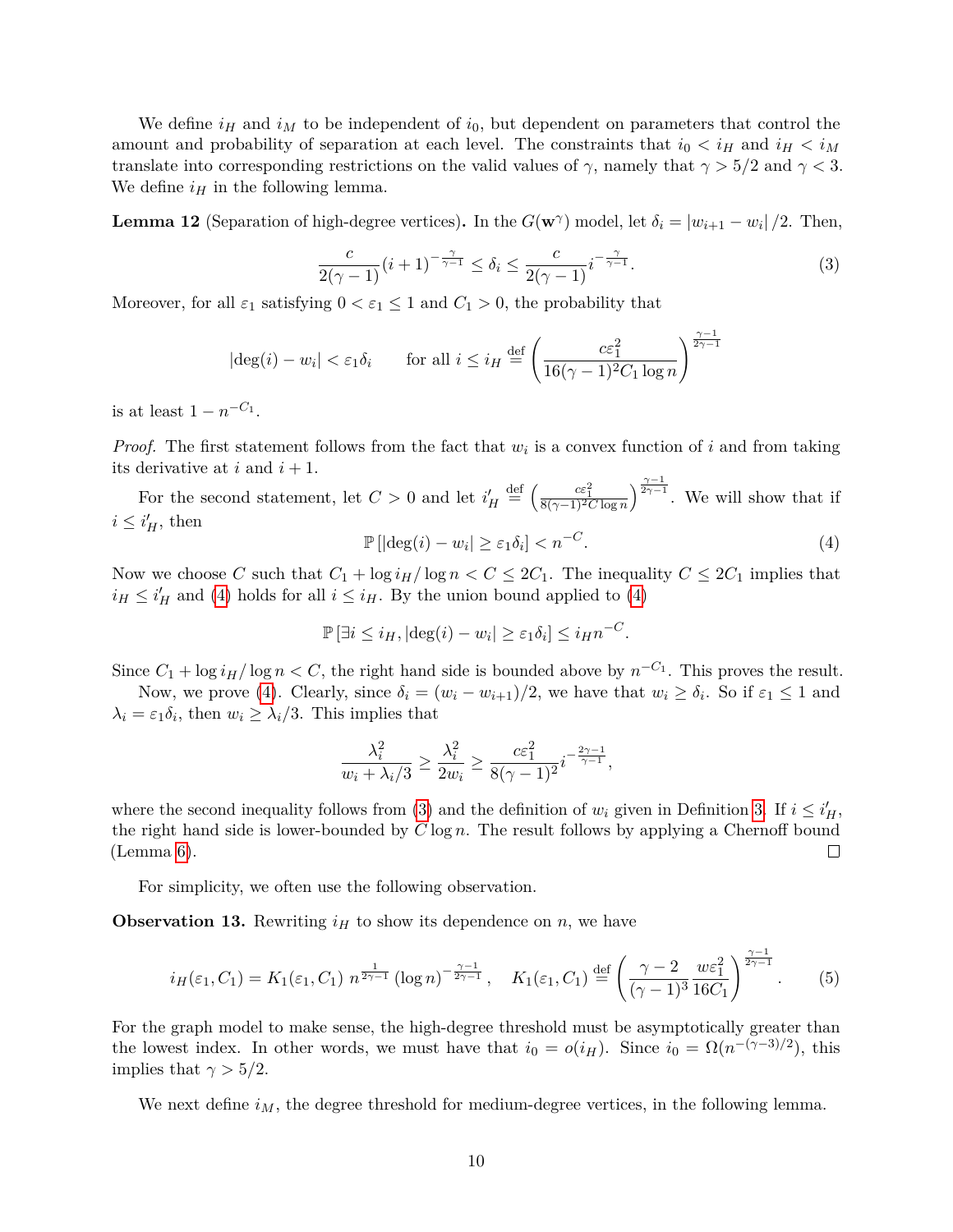**Lemma 14** (Separation of medium-degree vertices). Let  $K_0$  be defined as in Definition [3,](#page-4-0)  $K_1(\varepsilon_1, C_1)$ be defined as in [\(5\)](#page-9-2), and

$$
K_2(\varepsilon_1, C_1, \varepsilon_2, C_2) \stackrel{\text{def}}{=} \frac{K_0^{\gamma - 1} K_1^{\gamma - 2}(\varepsilon_1, C_1)}{(C_2 + 2\Gamma + 2\log(K_0^{\gamma - 1} K_1^{\gamma - 2}(\varepsilon_1, C_1)) + 2\varepsilon_2)^{\gamma - 1}}.
$$
 (6)

Let  $X_{ij}$  denote the neighborhood distance between two vertices *i* and *j* in  $G(\mathbf{w}^{\gamma})$ . If  $5/2 < \gamma < 3$ , for every  $\varepsilon_2 > 0$  and  $C_2 > 0$ , the probability that

$$
X_{ij} > \varepsilon_2 \log n, \quad \text{for all } i_H \le i, j \le i_M
$$

where

<span id="page-10-1"></span>
$$
i_M(\varepsilon_1, C_1, \varepsilon_2, C_2) \stackrel{\text{def}}{=} K_2(\varepsilon_1, C_1, \varepsilon_2, C_2) n^{\Gamma} (\log n)^{-\frac{3(\gamma - 1)^2}{2\gamma - 1}}, \quad \Gamma \stackrel{\text{def}}{=} -\frac{2\gamma^2 - 8\gamma + 5}{2\gamma - 1}, \tag{7}
$$

is at least  $1 - n^{-C_2}$  for sufficiently large *n*.

*Proof.* Let  $C > 0$  and let

$$
i'_M \stackrel{\text{def}}{=} \left(\frac{C_2 + 2\Gamma + 2\log(K_0^{\gamma - 1} K_1^{\gamma - 2}) + 2\varepsilon_2}{C + 2\varepsilon_2}\right)^{\gamma - 1} i_M.
$$

We claim that if  $i_H \leq i, j \leq i'_M$ , then

<span id="page-10-0"></span>
$$
\mathbb{P}\left[X_{ij} \le \varepsilon_2 \log n\right] \le n^{-C}.\tag{8}
$$

If we choose  $C = C_2 + 2\Gamma + 2\log K_0^{\gamma - 1} K_1^{\gamma - 2}$  $i_1^{\gamma-2}$ , we have that  $i_M = i'_M$ , so that [\(8\)](#page-10-0) applies to all  $i, j$ such that  $i, j \leq i_M$ . Moreover, since

$$
i_M \leq K_0^{\gamma - 1} K_1^{\gamma - 2} n^{\Gamma} \leq n^{\log(K_0^{\gamma - 1} K_1^{\gamma - 2})} n^{\Gamma},
$$

our choice of *C* implies that  $i_M^2 n^{-C} \leq n^{-C_2}$ . By applying the union bound to [\(8\)](#page-10-0), we have

$$
\mathbb{P}\left[\exists i,j \text{ s.t. } i_H \leq i,j \leq i_M, \ X_{ij} \leq \varepsilon_2 \log n\right] \leq i_M^2 n^{-C} \leq n^{-C_2},
$$

which establishes the lemma.

Let us now prove the claim. Observe that  $X_{ij}$  is the sum over the high-degree vertices  $k$ , of indicator variables  $X_{ij}^k$  for the event that vertex  $k$  is connected to exactly one of the vertices  $i$  and  $j$ . It i For fixed *i* and *j*, these are independent random variables. Therefore, we can apply a Chernoff bound. The probability that  $X_{ij}^k = 1$  is

$$
P[i,k](1 - P[j,k]) + P[j,k](1 - P[i,k]) \ge 2P[i_M,i_H](1 - P[i_0,i_H]).
$$

Since  $P[i_0, i_H] \to 0$ , for sufficiently large *n*, this expression is bounded below by  $P[i_M, i_H]$ , and

$$
\mathbb{E}[X_{ij}] \ge i_H P[i_M, i_H] \ge (C + 2\varepsilon_2) \log n,
$$

by [\(2\)](#page-4-1), [\(5\)](#page-9-2) and [\(7\)](#page-10-1), as can be shown by a straightforward but lengthy computation. Let  $d = \varepsilon_2 \log n$ . This implies that

$$
\frac{(\mathbb{E}[X_{ij}] - d)^2}{\mathbb{E}[X_{ij}]} \ge \mathbb{E}[X_{ij}] - 2d \ge C \log n.
$$

Therefore, applying the Chernoff bound (Lemma [6\)](#page-7-1) to the  $X_{ij}^k$  for fixed *i* and *j* and all high-degree vertices *k* proves the claim.  $\Box$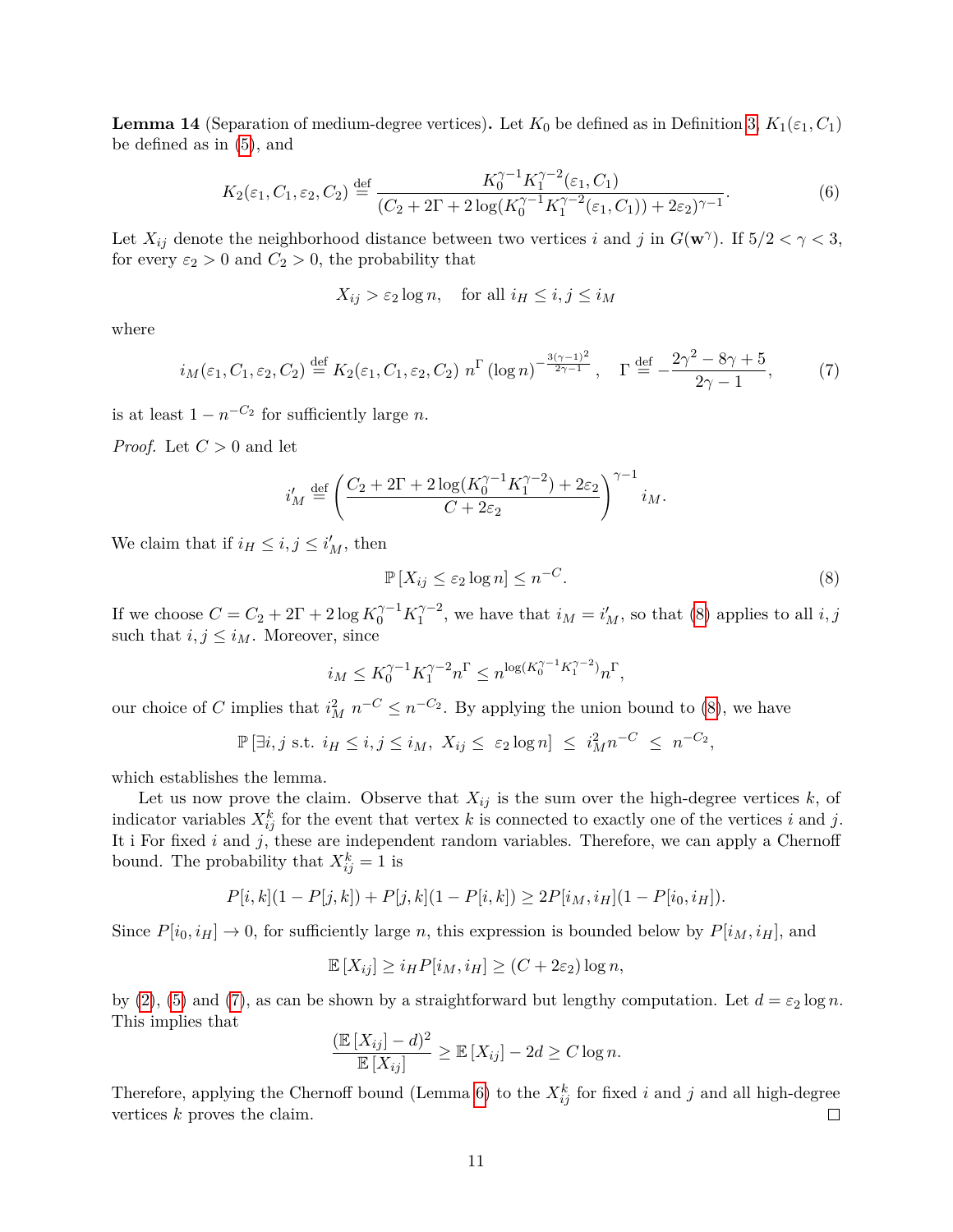

Figure 1: Degree breakpoints for the random power-law graph model.

**Observation 15.** We would have the undesirable situation that  $i_M = o(1)$  whenever  $\frac{2\gamma^2 - 8\gamma + 5}{2\gamma - 1} > 0$ , or equivalently when  $\gamma > 2 + \sqrt{3/2} > 3$ . In fact, in order for  $i_H = o(i_M)$ , we must have  $\gamma < 3$ .

We illustrate the breakpoints for high-, medium-, and low-degree vertices in Fig. [1.](#page-11-0)

The next lemma summarizes the above discussion and provides the forms of  $i_H$  and  $i_M$  that we use in our analysis.

<span id="page-11-3"></span>**Lemma 16** (Vertex separation in the power-law model). Let  $5/2 < \gamma < 3$ . Fix  $\varepsilon > 0, C_1 > 0, C_2 > 0$ . Let  $i_H = i_H(\varepsilon_1, C_1)$  and  $i_M = i_M(\varepsilon_1, C_1, \varepsilon_2, C_2)$  where  $\varepsilon_1 = 1$  and  $\varepsilon_2 = \varepsilon$ . Let

<span id="page-11-0"></span>
$$
d = n^{\frac{1}{2\gamma - 1}} \quad \text{and} \quad d' = \log n.
$$

For sufficiently large *n*, the probability that a graph  $G(\mathbf{w}^{\gamma})$  is not  $(\varepsilon d, \varepsilon d')$ -separated is at most  $n^{-C_1} + n^{-C_2}$ .

*Proof.* Let  $\delta_i$  be defined as in Lemma [12.](#page-9-3) A straightforward computation using [\(1\)](#page-4-2), [\(3\)](#page-9-1), and [\(5\)](#page-9-2) shows that

$$
\delta_{i_H} \ge \text{constant} \cdot n^{\frac{1}{2\gamma - 1}} \left( \log n \right)^{\frac{\gamma}{2\gamma - 1}}.
$$

So for sufficiently large *n*, we have  $\delta_{i} \geq 3\varepsilon d/2$ . For all  $i \leq i_H$ , the average degrees  $w_i$  of consecutive vertices are at least 3*εd/*2 apart. So for two high-degree vertices to be within *εd* of each other, at least one of the two must have degree at least  $(3\varepsilon/2 - \varepsilon/2)d$  away from its expected degree. By Lemma [12,](#page-9-3) the probability that some high-degree vertex *i* satisfies  $|\text{deg}(i) - w_i| > \delta_{i_H}$  is at most  $n^{-C_1}$ .

By Lemma [14,](#page-9-4) the probability that there are two medium-degree vertices with neighborhood distance less than  $\varepsilon d'$  is at most  $n^{-C_2}$ .  $\Box$ 

Thus, our marking scheme for the random power-law graph model is effective.

## **4 Adversary Tolerance**

In this section, we study the degree to which our exemplary graph watermarking scheme can tolerate an arbitrary edge-flipping adversary. To measure success, we use the notion of security and adversary advantage which are formally defined in [2.](#page-2-0) We quantify the number of edge flips that can be tolerated under the Erdős-Rényi model and the random power-law graph model.

<span id="page-11-2"></span><span id="page-11-1"></span>**Theorem 17** (Security against an arbitrary edge-flipping adversary in the Erdős-Rényi model). Let  $0 < \varepsilon < 1/9$ ,  $d \geq 3$ ,  $h = n^{(1-\varepsilon)/8}$  and  $p \leq 1/2$  such that  $p = \omega(n^{-\varepsilon} \log n)$ . Let *d* be sufficiently large so that

$$
\varepsilon \frac{d+1}{d-1} < 1. \tag{9}
$$

Suppose the similarity measure is the vertex distance  $dist_v$ , the similarity threshold is  $\theta = d$ , we have a number  $k = n^C$  of watermarked copies, and their identifiers are generated using  $\ell = 8(2C + C')n^{\varepsilon}$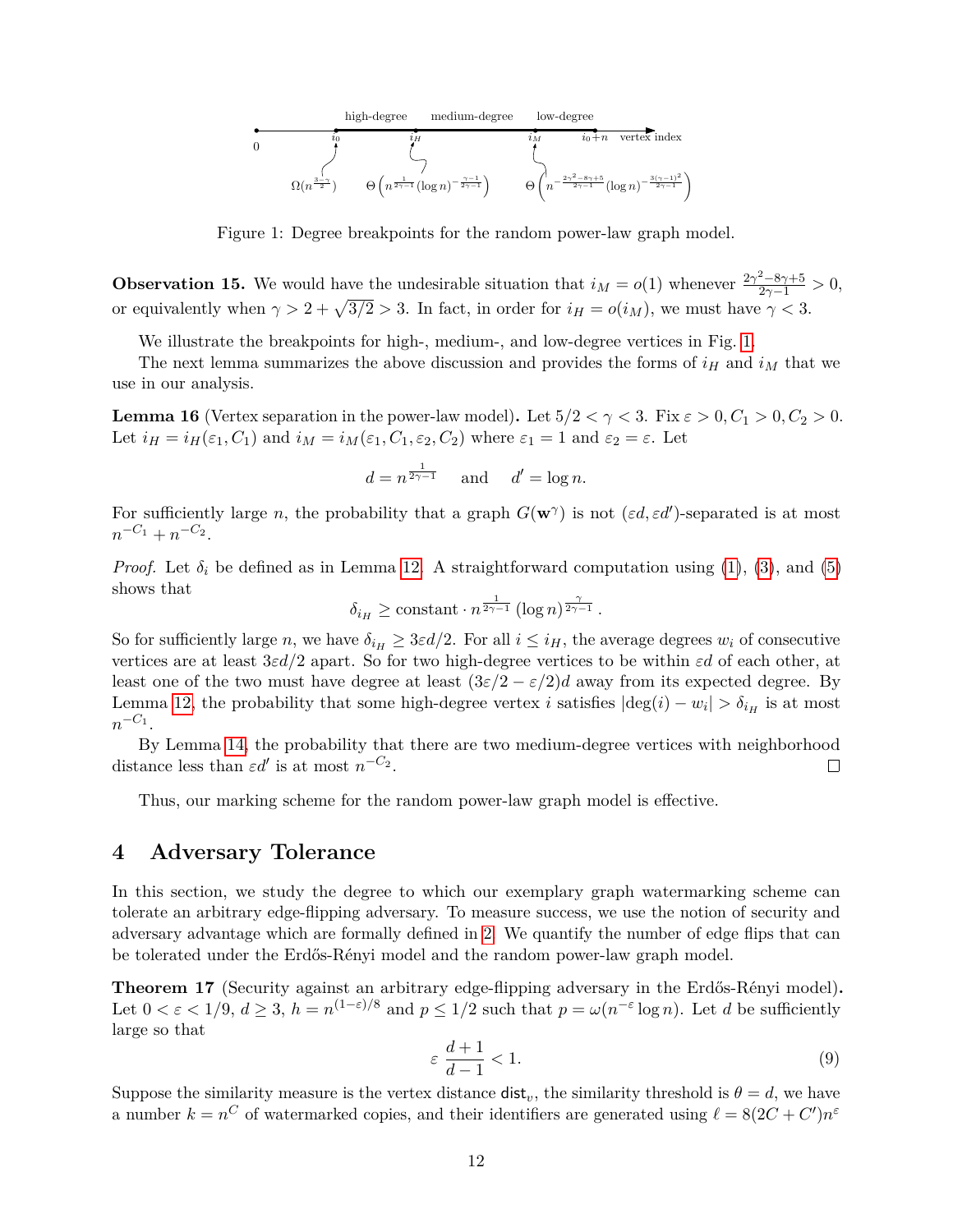bits. Suppose also that the identifiers map to sets of edges of a graph constrained by the fact that no more than  $t = d$  edges can be incident to any vertex. The watermarking scheme defined in Algorithm [2](#page-6-0) is  $(G(n, p), \text{dist}_v, \theta, k, \ell)$ -secure against any deterministic adversary.

The proof of this theorem relies on two lemmas. Lemma [18](#page-12-0) identifies conditions under which a set of bit vectors with bits independently set to 1 is unlikely to have two close bit vectors. Lemma [19](#page-12-1) states that a deterministic adversary's ability to guess the location of the watermark is limited. Informally, this is because the watermarked graph was obtained through a random process, so that there are many likely original graphs that could have produced it.

<span id="page-12-0"></span>**Lemma 18** (Separation of IDs). Consider  $k = n^C$  random bit strings of length  $\ell$ , where each bit is independently set to 1, and the i-th bit is 1 with probability  $q_i$  satisfying  $p \leq q_i \leq 1/2$  for a fixed value *p*. The probability that at least two of these strings are within Hamming distance  $D = 4(2C + C') \log n$  of each other is at most  $n^{-C'}$  if  $\ell p \ge 2D$ .

*Proof.* The expected distance between two such strings is at least  $2\ell p(1-p) \geq \ell p$ . Applying Lemma [6](#page-7-1) with  $\lambda = \ell p/2$ , we have that the probability that their Hamming distance is less than  $\ell p/2$  is at most  $e^{-\ell p/\tilde{8}} \leq n^{-(2C+C')}$ . Therefore, the probability that at least two out of *k* strings are within Hamming distance  $D \leq \ell p/2$  of each other is at most  $k^2 n^{-(2C+C')} = n^{-C'}$ .  $\Box$ 

<span id="page-12-1"></span>**Lemma 19** (Guessing power of adversary)**.** Consider a complete graph on *N* vertices, and let *r* of its edges be red. Let s be a sample of  $\ell$  edges chosen uniformly at random among those that satisfy the constraint that no more than *t* edges of the sample can be incident to any one vertex. Suppose also that  $\ell, N$  and  $t$  are non-decreasing functions of  $n$  such that

<span id="page-12-2"></span>
$$
\frac{\ell^{t+1}}{N^{t-1}} \to 0 \text{ as } n \to \infty.
$$
 (10)

For sufficiently large N, the probability that *s* contains at least  $R = 8\ell r/N^2$  red edges is bounded by  $4 \exp(-12\ell r/(7N^2))$ . Moreover, if  $\ell r/N^2 \to 0$ , then the probability that *s* contains at least  $R = 1$ red edge is bounded by  $4 \exp(-cN^2/(\ell r))$ , for some  $c > 0$  and for sufficiently large *N*.

*Proof.* In the process of selecting  $\ell$  edges without replacement, let *A* be the event that the sample contain at least *R* red edges, and let *B* be the event that the sample satisfies the degree constraint. The event whose probability we want to bound is equal to

$$
\mathbb{P}[A|B] \le \frac{\mathbb{P}[A]}{\mathbb{P}[B]}.
$$

Let us first show that  $\mathbb{P}[B]$  can be lower bounded by a constant. To prove this, we select  $2\ell$ vertices with replacement uniformly at random, and pair consecutive vertices to obtain  $\ell$  edges. Choosing vertices uniformly in this way will simplify showing that the degree constraint is satisfied. Of course we want to avoid "self-loops", or edges where both end vertices are the same. Let *C* denote the event that there is a vertex that is incident to more than *t* edges of the sample. Also, let *D* denote the event that the sample contains no self-loops and no duplicate edges. Then

$$
\mathbb{P}[\bar{B}] = \mathbb{P}\left[C | D\right] \leq \frac{\mathbb{P}\left[C\right]}{\mathbb{P}\left[D\right]}.
$$

Now, the probability of encountering a self-loop is 1*/N* and the probability of an edge being a duplicate of another is at most  $2/N^2$ . Therefore,

$$
\mathbb{P}[\bar{D}] \le \frac{\ell}{N} + \binom{\ell}{2} \frac{2}{N^2} \le \frac{2\ell}{N}.
$$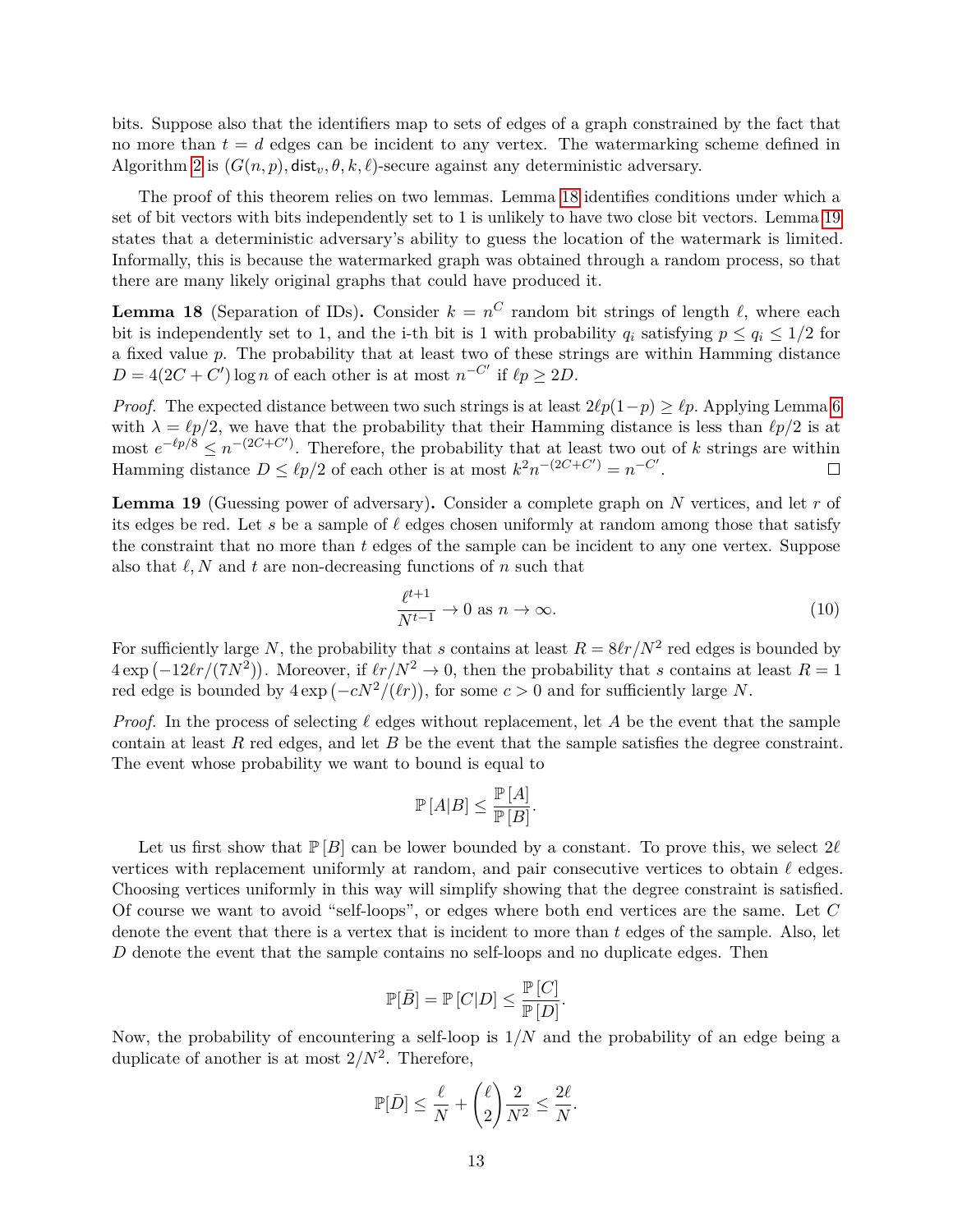By [\(10\)](#page-12-2),  $\ell/N \to 0$ . So  $\mathbb{P}[D]$  is bounded away from 0. Moreover, since the edges now consist of pairs of independently chosen vertices, we can approximate the number of edges incident to each vertex by *N* independent Poisson random variables with parameter  $2\ell/N$  thusly:

$$
\mathbb{P}\left[C\right] \leq N\left(\frac{e^{-2\ell/N}(2\ell e/N)^t}{t^t}\right)(e\sqrt{2\ell}),
$$

where the middle factor is a bound on the probability that one Poisson variable is at least *t* (Theorem 5.4 of [\[41\]](#page-24-8)), and the last factor is an adjustment factor for this approximation (Corollary 5.9 of [\[41\]](#page-24-8)). This expression is bounded by a constant factor times the expression on the left-hand side of [\(10\)](#page-12-2). Consequently,  $\mathbb{P}[B]$  converges to 0, and for sufficiently large *N*,  $\mathbb{P}[B] \geq 1/2$ , as was to be shown.

Now we find an upper bound for  $P[A]$ . To do this, we select  $\ell$  edges with replacement uniformly at random. Because  $\ell$  is relatively small when compared to N, it is unlikely that the sample will contain any duplicates. Formally, let *E* be the event that the sample contains at least *R* red edges, and *F* be the event that the sample consists of distinct edges. We have

$$
\mathbb{P}\left[A\right] = \mathbb{P}\left[E|F\right] \leq \frac{\mathbb{P}\left[E\right]}{\mathbb{P}\left[F\right]}.
$$

The probability that two selected edges are the same edge is  $1/{N \choose 2}$ . So

$$
\mathbb{P}[\bar{F}] \le \binom{\ell}{2} / \binom{N}{2} \le \frac{\ell^2}{2} \frac{4}{N^2} = 2 \left(\frac{\ell}{N}\right)^2.
$$

So for large enough  $N$ ,  $\mathbb{P}[F]$  is bounded below by  $\frac{1}{2}$ .

Finally, we bound  $\mathbb{P}[E]$ . The expected number *X* of red edges in this sample is  $\mathbb{E}[X] = \ell r / {N \choose 2}$ which is bounded below by  $2\ell r/N^2$  and bounded above by  $4\ell r/N^2 = R/2$ . So using these bounds and a Chernoff bound (Lemma [6\)](#page-7-1), where we set  $\lambda$  equal to  $\mathbb{E}[X]$ , we have that

$$
\mathbb{P}\left[E\right] \leq \exp\left(-\frac{6}{7}\frac{2\ell r}{N^2}\right).
$$

If  $\ell r/N^2 \to 0$  as  $n \to \infty$ , set  $\lambda$  equal to  $1 - \mathbb{E}[X] = 1 - \Theta(\ell r/N^2)$ :

$$
\mathbb{P}\left[E\right]\leq \exp\left(-\frac{c}{\mathbb{E}\left[X\right]}\right)
$$

for some constant  $c > 0$ . Putting it all together, we have that for large enough *N*,  $\mathbb{P}[B] > 1/2$  and  $\mathbb{P}[A]$  is bounded above by 2 times one of the two bounds for  $\mathbb{P}[E]$ . This proves the result.  $\Box$ 

*Theorem* [17.](#page-11-1) An upper bound on the advantage of any deterministic adversary  $A: \mathcal{G} \to \mathcal{G}$  on graphs on *n* vertices is given by the conditional probability

$$
\mathbb{P}\left[\mathsf{identify}(z,G,\mathsf{id}_1,\ldots,\mathsf{id}_k,G_A) \neq \mathsf{id} | \mathsf{dist}_v(G,G_A) < \theta \right],
$$

where the parameters passed to identify are defined according to the experiment in Algorithm [1.](#page-3-1) We show that this quantity is polynomially negligible.

For  $G_A$  to be successfully identified, it is sufficient for the following three conditions to hold: 1. the original graph  $G = G(n, p)$  is  $(4d, 4d)$ -separated;

2. the Hamming distance between any two id and id' involved in a pair in *S* is at least  $D =$  $4(2C + C') \log n;$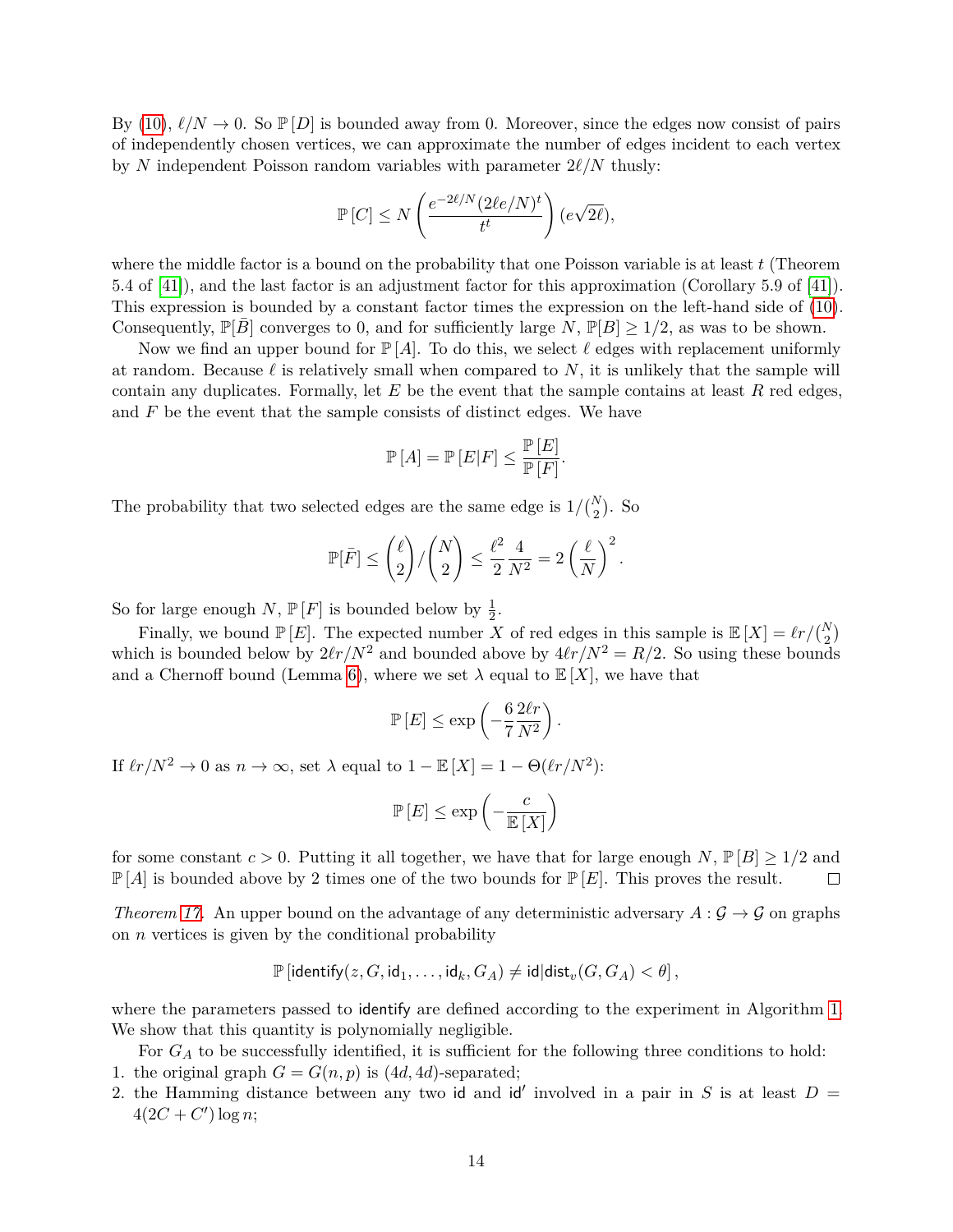3. *A* changes no edges of the watermark.

These are sufficient conditions because we only test graphs whose vertices had at most *d* incident edges modified by the adversary, and another *d* incident edges modified by the watermarking. So for original graphs that are (4*d,* 4*d*)-separated, the labeling of the vertices can be successfully recovered. Finally, if the adversary does not modify any potential edge that is part of the watermark, the id of the graph is intact and can be recovered from the labeling.

Now, by Lemma [10,](#page-8-0) the probability that  $G(n, p)$  is not  $(4d, 4d)$ -separated is less than  $O(n^{-(1-\varepsilon)/8})$ . Moreover, since  $\ell p \geq 2D$ , by Lemma [18,](#page-12-0) the probability that there are two identifiers in *S* that are within *D* of each other is at most  $n^{-C'}$ .

Finally, for graphs in which an adversary makes fewer than *d* modifications per vertex, the total number of edges the adversary can modify is  $r \leq dn/2$ . Since all vertices are high- and medium-degree vertices in this model,  $N = n$ . Therefore,  $\ell r/N^2 = O(1/n^{(1-\epsilon)}) \to 0$ . Equation [\(9\)](#page-11-2) guarantees that the hypothesis given by [\(10\)](#page-12-2) of Lemma [19](#page-12-1) is satisfied. Consequently, the probability that *A* changes one or more adversary edges is  $O(\exp[cn^{1-\epsilon}])$  for some constant *c*.

This proves that each of the three conditions listed above fails with polynomially negligible probability, which implies that the conditional probability is also polynomially negligible.  $\Box$ 

**Theorem 20** (Security against an arbitrary edge-flipping adversary in the random power-law graph model). Let  $5/2 < \gamma < 3$ ,  $C > 0$ ,  $i_H = i_H(\varepsilon_1, C_1)$  and  $i_M = i_M(\varepsilon_1, C_1, \varepsilon_2, C_2)$  where  $\varepsilon_1 = 1$ ,  $\varepsilon_2 = 8(C + 1)$  and  $C_1 = C_2 = C$ .

Let  $p = P[i_M, i_M]$ . Suppose the similarity measure is a vector of distances  $dist = (dist_e, dist_v)$ , that the corresponding similarity threshold is the vector  $\theta = (r, \log n)$  where  $r = p(i_M)^2/32$  is the maximum number of edges the adversary can flip in total, and  $\log n$  the maximum number number of edges it can flip per vertex. Suppose that we have  $k = n^{C''}$  watermarked copies of the graph, that we use  $\ell = 8(2C'' + C')(\log n)/p$  to watermark a graph.

Suppose also that the identifiers map to sets of edges of a graph constrained by the fact that no more than  $t = \log n$  edges can be incident to any vertex. Then the watermarking scheme defined in Algorithm [2](#page-6-0) is  $(G(\mathbf{w}^{\gamma}), \text{dist} = (\text{dist}_e, \text{dist}_v), \theta = (r, \log n), k, \ell$ -secure against any deterministic adversary.

*Proof.* The proof is similar to the proof of Theorem [17.](#page-11-1) An upper bound on the advantage of any deterministic adversary  $A: \mathcal{G} \to \mathcal{G}$  on graphs on *n* vertices is given by the conditional probability

$$
\mathbb{P}\left[\text{identity}(z, G, \text{id}_1, \ldots, \text{id}_k, G_A) \neq \text{id} | \text{dist}(G, G_A) < \theta \right],
$$

where the parameters passed to identify are defined according to the experiment in Algorithm [1.](#page-3-1) We show that this quantity is polynomially negligible.

For  $G_A$  to be successfully identified, it is sufficient for the following three conditions to hold:

- 1. the original graph  $G = G(\mathbf{w}^{\gamma})$  is  $(4 \log n, 4 \log n)$ -separated;
- 2. the Hamming distance between any two id and id' involved in a pair in *S* is at least  $D =$  $4(2C'' + C') \log n;$
- 3. *A* changes fewer than *D/*2 edges of the watermark.

The proof is similar to the proof of Theorem [17.](#page-11-1) To be able to apply Lemma [19,](#page-12-1) we need to show that [\(10\)](#page-12-2) holds with  $N = i_M$ . Recall that

$$
p = K_0 \left( n^{\gamma - 3} i_M^2 \right)^{-\frac{1}{\gamma - 1}}, \quad i_M = K_2 n^{\Gamma} \left( \log n \right)^{\Gamma'}
$$

where

$$
\Gamma = -\frac{2\gamma^2 - 8\gamma + 5}{2\gamma - 1}, \qquad \Gamma' = -\frac{3(\gamma - 1)^2}{2\gamma - 1}.
$$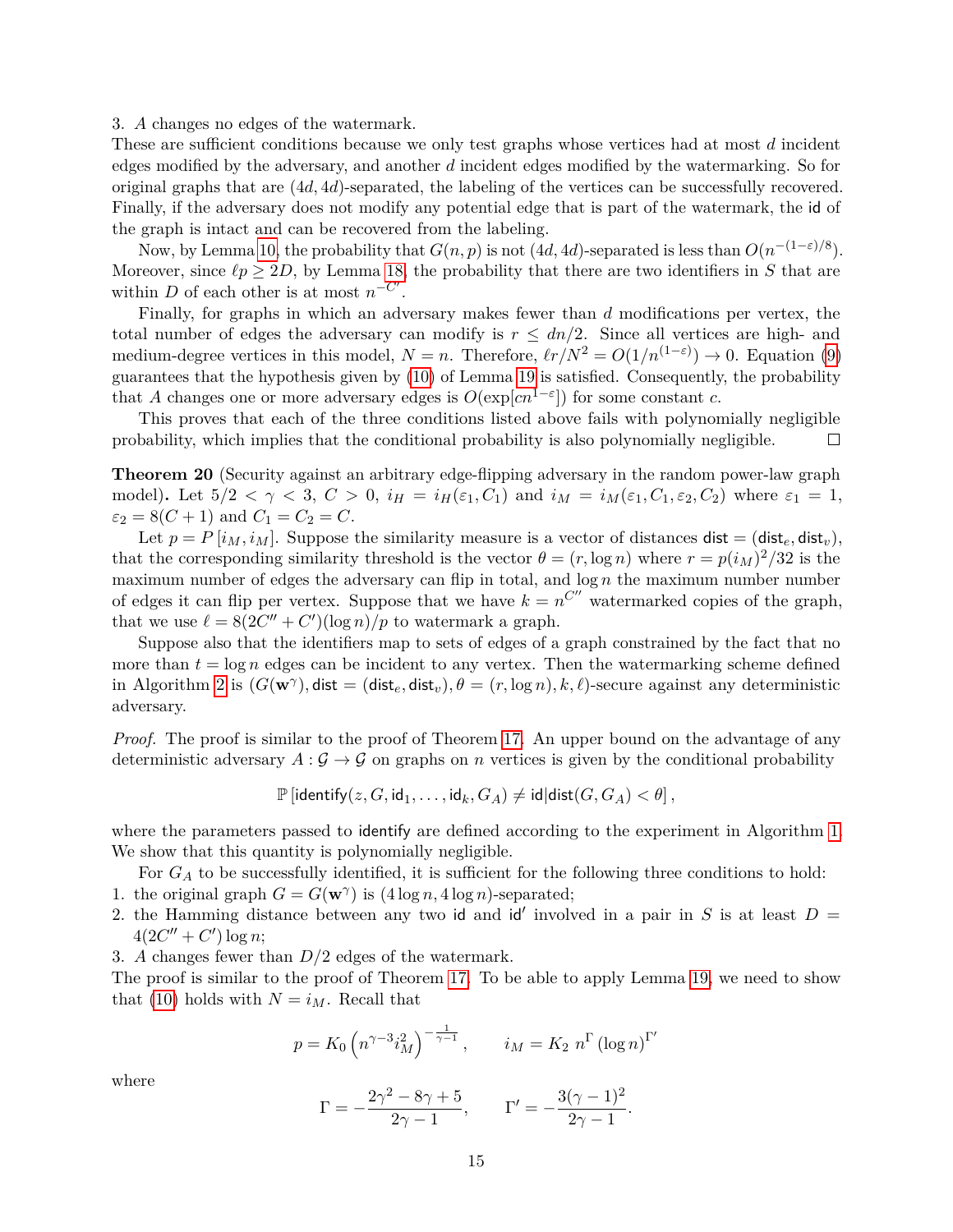By the definition of  $\ell$ s given in the statement of this theorem, we have

$$
\ell = a \frac{1}{K_0} K_2^{2(\frac{1}{\gamma - 1})} n^{-\frac{2\gamma - 7}{2\gamma - 1}} (\log n)^{\frac{5 - 4\gamma}{2\gamma - 1}}
$$

for a constant *a*. Therefore

<span id="page-15-0"></span>
$$
\frac{\ell^{t+1}}{i_M^{t-1}} = b(c^{L_1(t)})(n^{L_2(t)})(\log n)^{L_3(t)},\tag{11}
$$

where *b* and *c* are constants and  $L_1, L_2$  and  $L_3$  are linear functions of *t* that are parameterized by  $\gamma$ . In particular,

$$
L_2(t) = \frac{2(\gamma - 2)(\gamma - 3)}{2\gamma - 1}t + \frac{2(-\gamma^2 + 3\gamma + 1)}{2\gamma - 1}.
$$

For the range of values of  $\gamma$  we are concerned with (i.e.,  $5/2 < \gamma < 3$ ), the first factor is negative. Since  $t = \log n$  is positive, this shows that [\(11\)](#page-15-0) converges to 0 as  $n \to \infty$ .

Now we prove that each of the three listed conditions fails with polynomially negligible probability. We invoke Lemma [16](#page-11-3) to show that this is the case for the first condition. For the second condition, we use the fact that each bit is independently set to 1 with some probability  $P[i, j]$  where  $i \leq i_M$ and  $j \leq i_M$ . Thus  $p = P[i_M, i_M]$  is a lower bound on these probabilities. This, together with the definition of  $\ell$  given in this theorem, allow for the hypotheses of Lemma [18](#page-12-0) to be met. Thus, we can apply this lemma and show that condition 2 fails with polynomially negligible probability.

Finally, we have shown in our earlier discussion leading up to the[\(10\)](#page-12-2) that the conditions of Lemma [19](#page-12-1) are met. Let us identify the edges chosen by the adversary as the red edges, and let the  $\ell$ -sampled edges be the ones that the watermarking algorithm selected in procedure keygen. By Lemma [19,](#page-12-1) the number of edges that are common to both selections is at least

$$
R = \frac{8\ell r}{N^2} = \frac{16Dr}{pN^2} = \frac{D}{2}
$$

where we used the fact that  $\ell = 2D/p$ , is at most

$$
4 \exp\left(-\frac{12 \ell r}{7 N^2}\right) = 4 \exp\left(-\frac{12 D}{7 16}\right) = 4n^{-\frac{3}{7}(2C'' + C')}.
$$

So we have our result.

#### **4.1 Discussion**

It is interesting to note how the differences in the two random graph models translate into differences in their watermarking schemes. The Erdős-Rényi model, with its uniform edge probability, allows for constant separation of high-degree vertices, at best. But all the vertices tend to be well-separated. On the other hand, the skewed edge distribution that is characteristic of the random power-law model allows high-degree vertices to be very well-separated, but a significant number of vertices—the low-degree ones, will not be easily distinguished.

These differences lead to the intuition that virtually all edges in the Erdős-Rényi model are candidates for use in a watermark, as long as only a constant number of selected edges are incident to any single vertex. Therefore, both our watermarking function and the adversary are allowed an approximately linear number of changes to the graph. Theorem [17](#page-11-1) confirms this intuition with a scheme that proposes  $O(n^{\epsilon})$  bits for the watermark, and a nearly linear number  $O(n)$  bits that the adversary may modify.

In contrast, the number of edges that can be used as part of a watermark in the random power-law graph model is limited by the number of distinguishable vertices, which is on the order of *i*<sub>*M*</sub> or  $O(n^{\varepsilon})$ , where  $\varepsilon = -\frac{2\gamma^2 - 8\gamma + 5}{2\gamma - 1}$  $rac{-8\gamma+5}{2\gamma-1}$ .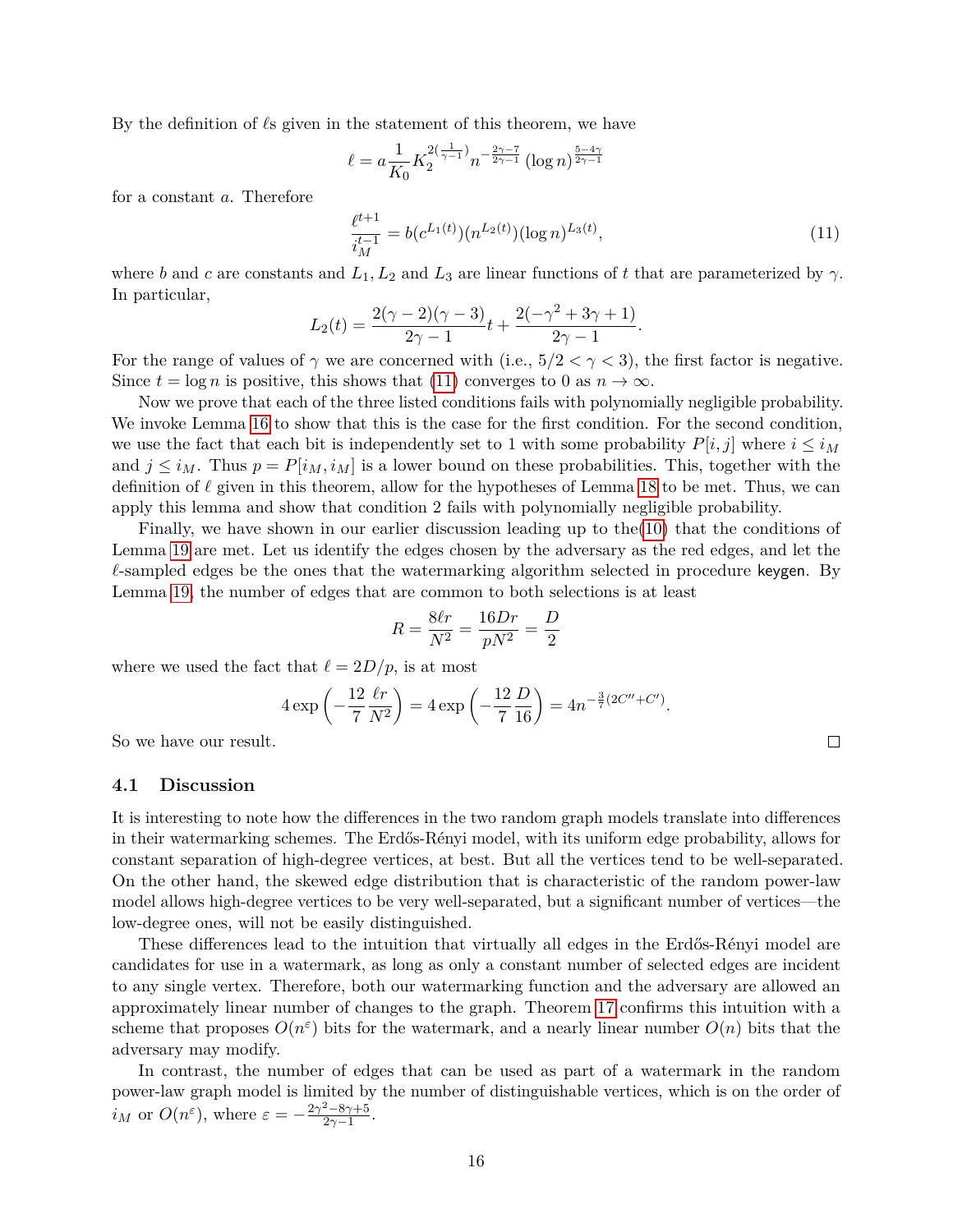## **5 Experiments**

Although our paper is a foundational complement to the systems work of Zhao *et al.* [\[55,](#page-25-0) [56\]](#page-25-1), we nevertheless provide in this section the results of a small set of empirical tests of our methods, so as to experimentally reproduce the hypothetical watermarking security experiment from Algorithm [1.](#page-3-1) Our experiments are performed on two large social network graphs, Youtube [\[54\]](#page-25-3) from the SNAP library [\[36\]](#page-23-9), and Flickr [\[39\]](#page-24-9), as well as a randomly generated graph drawn from the random power-law graph model distribution. Table [1](#page-16-0) illustrates the basic properties of the networks. To generate the random power-law graph, we set the number of nodes to  $n = 10000$ , the maximum degree to  $m = 1000$ , the average degree to  $w = 20$ , and  $\gamma = 2.75$ .

### **5.1 Adaptations from the theoretical scheme**

To adapt our theoretical framework to the rough-and-tumble world of empirical realities, we made three modifications to our framework for the sake of our empirical tests.

First, instead of using the high-degree and medium-degree thresholds derived from Lemmas [12](#page-9-3) and [14,](#page-9-4) for the power-law distribution, to define the cutoffs for high-degree and medium-degree vertices, we used these and the other lemmas given above as justifications for the existence of such distinguishing sets of vertices and we then optimized the number of high- and medium-degree vertices to be values that work best in practice. The column, "Unique degree," from Table [1](#page-16-0) shows, for each network, the number of consecutive nodes with unique degree when considering the nodes in descending order of degree. This is, in theory, the maximum number of high-degree nodes that could be distinguished. Since this value is too small in most cases, we applied the principles of Lemmas [10](#page-8-0) and [12](#page-9-3) again, in a second-order fashion, to distinguish and order the high-degree nodes. In particular, in addition to the degree of each high-degree vertex, we also label each vertex with the list of degrees of its neighbors, sorted in decreasing order. With this change, we are not restricted in our choice of number of high-degree nodes as required by applying these lemmas only in a first-order fashion. Table [2](#page-16-1) shows the values used in our experiments based on this second-order application. As medium-degree vertices, we picked the maximum number such that there are no collisions among their bit vectors of high-degree node adjacencies.

Second, instead of returning failure if (a) two high-degree nodes have the same degree and list of degrees of their neighbors, (b) two medium-degree nodes have the same bit vector, or (c) the approximate isomorphism is not injective, we instead proceed with the algorithm. Despite the existence of collisions, the remaining nodes often provide enough information to conclude successfully.

<span id="page-16-0"></span>

| Network   | $#$ nodes | $\#$ edges | Max. degree | Avg. degree | Unique degree | Estimated $\gamma$ |
|-----------|-----------|------------|-------------|-------------|---------------|--------------------|
| Power-law | 10,000    | 94.431     | 960         | 18.89       |               |                    |
| Youtube   | 1,134,890 | 2.987.624  | 28,754      | 5.27        | 29            | 1.48               |
| Flickr    | 1,715,256 | 15,554,181 | 27.203      | 18.14       | 130           | 1.62               |

Table 1: Network statistics

<span id="page-16-1"></span>

| Table 2: Experiment Parameters |                 |                                                   |      |                        |  |
|--------------------------------|-----------------|---------------------------------------------------|------|------------------------|--|
| Network                        | $#$ high-degree | $\vert \#$ medium-degree $\vert$ Key size $\vert$ |      | Marking dK-2 deviation |  |
| Power law                      | 64              | 374                                               | 219  | 0.065                  |  |
| Youtube                        | 256             | 113                                               | 184  | 0.033                  |  |
| Flickr                         | 300             | 5901                                              | 3250 | 0.002                  |  |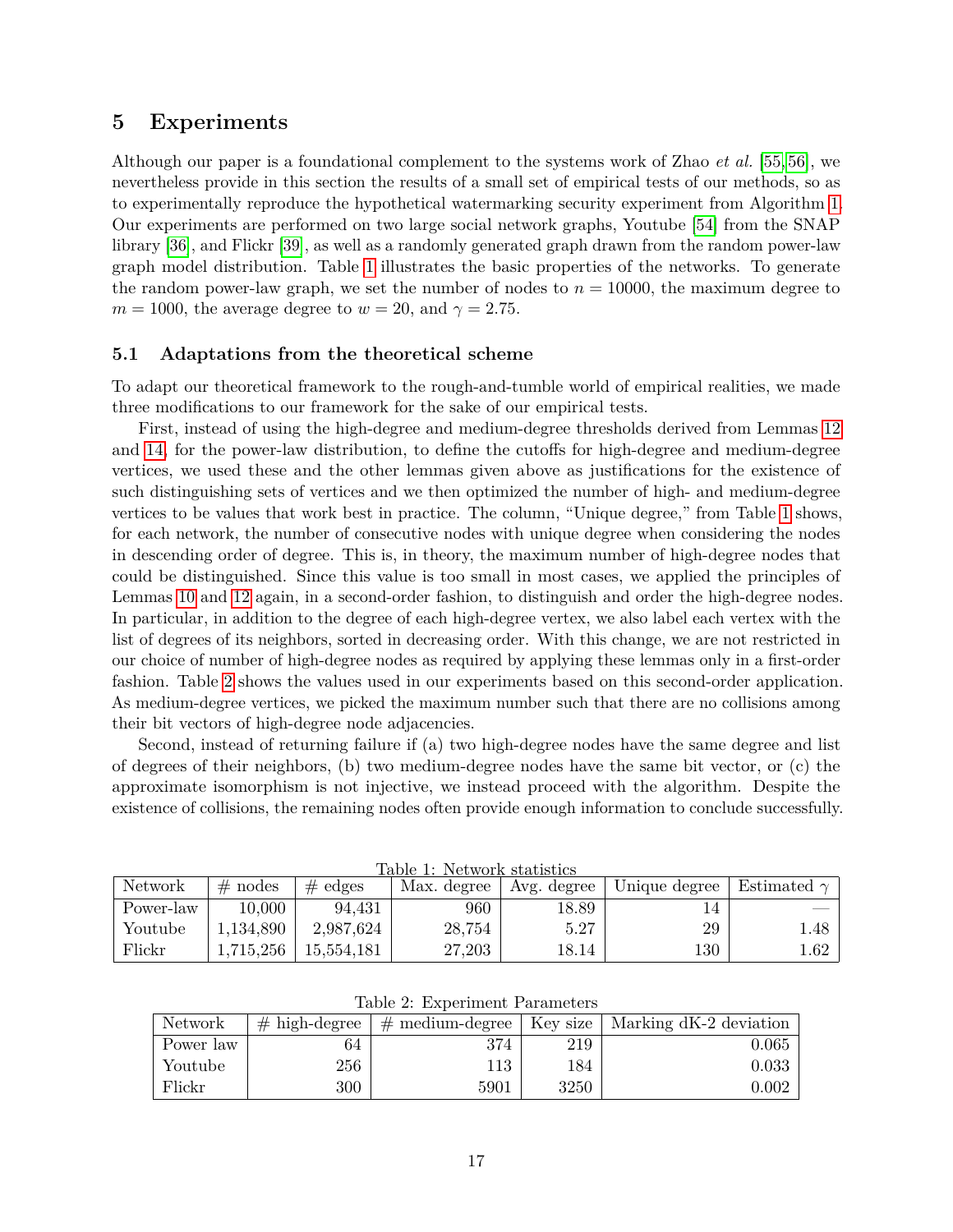Finally, we simplified how we resampled (and flipped) edges in order to create a graph watermark, using our approach for the Erdős-Rényi model even for power-law graphs, since resampling uniformly among our small set of marked edges is likely not to cause major deviations in the graph's distribution and, in any case, it is empirically difficult to determine the value of  $\gamma$  for real-world social networks. Therefore, we set the resampling probability to 0.5 so that it is consistent with the Erdős-Rényi model and so that each bit in the message is represented uniformly and independently.

#### **5.2 Fitting real-world networks to the random power-law graph model**

Note that during the marking step, resampling the edges of the key requires knowledge of the distribution from which the network is drawn. For this reason, we tried to fit the real-world networks to the random power-law graph model distribution. The main task was to find the exponent  $\gamma$  of a power law function that would best fit the degree distribution.

First, we give definitions to help introduce the problem. The degree distribution of an undirected graph *G* with *n* vertices is a probability distribution such that the probability mass function *P<sup>G</sup>* is given by  $P_G(k) = n_k/n$  for  $k \in \{0, \ldots, n\}$  where  $n_k$  is the number of vertices with degree k. A random variable is said to follow a power-law distribution if the probability density function is given by  $f(x) = cx^{-\gamma}$  for some  $c > 0$  and  $\gamma > 0$ . As stated before, it has been found empirically that the degree distributions of many naturally-occurring graphs in social networking and science follow a power-law distribution. Note that for observed data that is believed to follow a power-law distribution, the power-law behavior of the data often only holds for values larger than some  $x_{\min}$  $(see [12]).$  $(see [12]).$  $(see [12]).$ 

In finding  $\gamma$ , there are three primary focuses: obtaining  $\gamma$  itself, finding the value for  $x_{\text{min}}$  for which the power-law behavior holds after, and finding the associated p-value indicating how good of a fit the power-law distribution is to the degree distribution of *G*. The methods to obtain all three values are taken from Clauset *et al.* [\[12\]](#page-22-9) and some of the code used to find all three values can be found at [\[10,](#page-22-10) [11\]](#page-22-11).

<span id="page-17-0"></span>To obtain *γ*, we use the method of maximum likelihood. The maximum-likelihood estimator for  $\gamma$  is given by

$$
\gamma = 1 + k \left( \sum_{i=1}^{k} \ln \frac{x_i}{x_{\min}} \right)^{-1} \tag{12}
$$

where  $x_i$  for  $i = 1, \ldots, k$  are the values of the degree distribution of *G* such that  $x_i \geq x_{\min}$  $(see [12, 42]).$  $(see [12, 42]).$  $(see [12, 42]).$  $(see [12, 42]).$ 

Next, we discuss finding  $x_{\min}$ .  $x_{\min}$  is the lower bound for which the data above it follow a power-law distribution. The idea used to find  $x_{\min}$  is to choose the value in the observed data (some *x* such that  $x \in \{P_G(k): k = 0, \ldots, n\}$  such that the empirical cumulative distribution function (CDF) of the observed data above  $x_{\text{min}}$  is most similar to the estimated CDF of the power-law distribution of the observed data obtained by using Equation [12](#page-17-0) (see [\[13\]](#page-22-12)). We measure similarity between distributions using the Kolmogorov-Smirnov (KS) statistic. So in order to find *x*min, for each  $x_i$  we set  $x_{\text{min}} = x_i$  and compute the KS statistic for the empirical CDF of the observed data larger than  $x_{\text{min}}$  and the CDF of the power-law distribution obtained by using Equation [12.](#page-17-0) The  $x_i$ that minimizes the KS statistic will be used as the value for  $x_{\text{min}}$  [\[12\]](#page-22-9).

Last, we discuss finding the p-value based off of the methods in [\[12\]](#page-22-9). To find the p-value indicating how well the power-law distribution fits the degree distribution of *G*, we use the methods described above to find  $\gamma$  and  $x_{\rm min}$ . After doing so, we compute the KS statistic for the empirical CDF of the data and the CDF of the power-law distribution with exponent  $\gamma$  and  $x \geq x_{\min}$ . We then generate new data sets from our observed data. Let *n*tail be the number of observed data larger than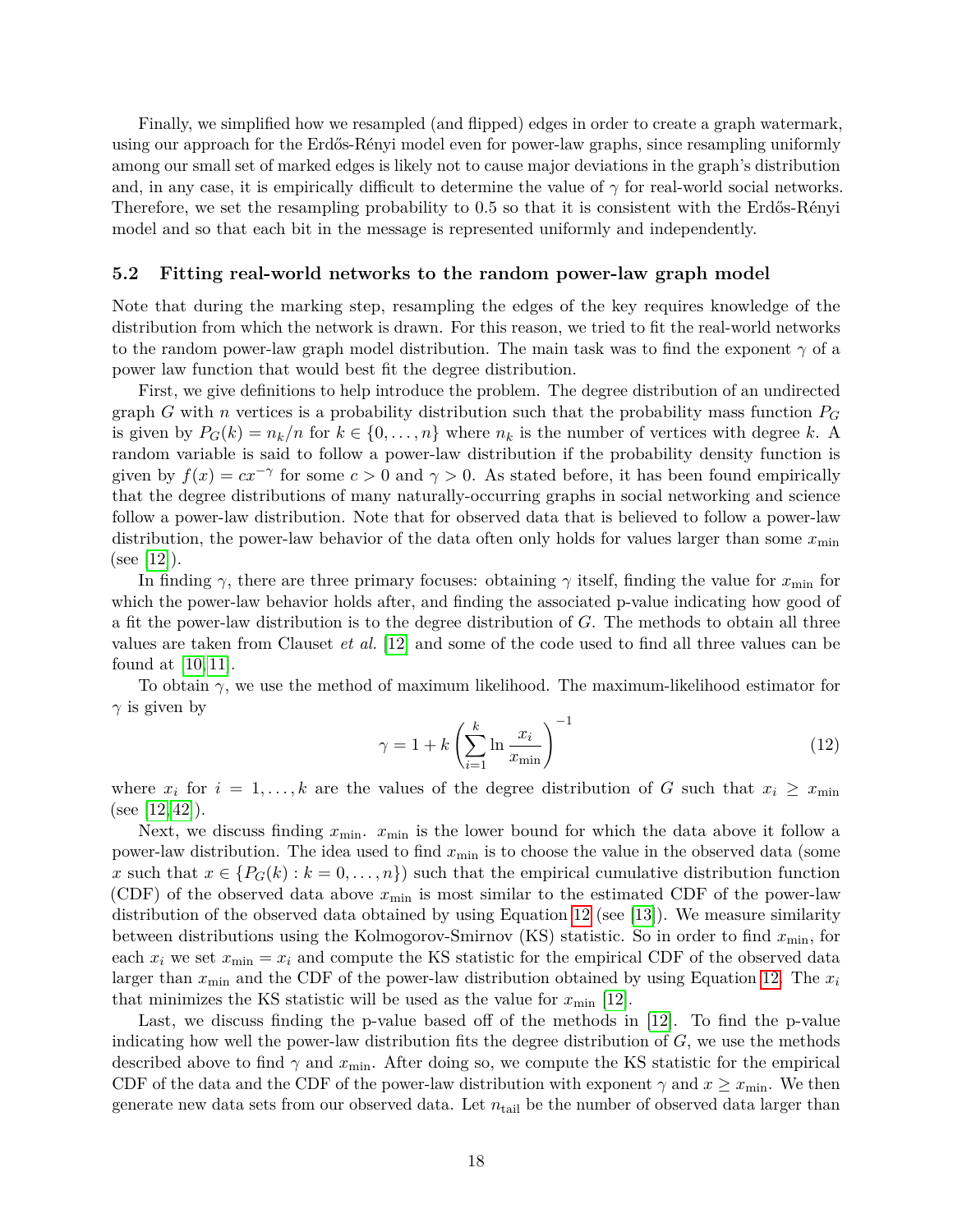$x_{\min}$ . Then with probability  $n_{\text{tail}}/n$ , we randomly sample a point from the power-law distribution with exponent  $\gamma$  and  $x \geq x_{\min}$  then add it to the new data set. With probability  $1 - n_{\text{tail}}/n$ , we randomly sample an observed data point in the interval  $x < x_{\min}$  and add it to the new data set. This process is continued until we have added *n* total data points. Then we compute the KS statistic for the empirical CDF of the newly generated data set and the CDF of the estimated power-law distribution using this newly generated data set. We generate 10,000 data sets and compute the KS statistic for each, where 10,000 is a good rule of thumb in order to have high precision in the p-value. The p-value is then determined by the fraction of the number of generated KS statistic values that are larger than the KS statistic obtained from the original data. A p-value larger than 0.1 implies that the power-law with exponent  $\gamma$  and  $x \geq x_{\text{min}}$  is a good fit to our data [\[12\]](#page-22-9).

We gathered graphs from many different domains to test if the power-law distribution is a good fit to the degree distribution. We tested social networks from Google+ [\[38\]](#page-24-11), LiveJournal [\[39\]](#page-24-9), Slashdot [\[35\]](#page-23-10), Epinions [\[47\]](#page-24-12), Pokec [\[51\]](#page-24-13), and Twitter [\[38\]](#page-24-11). We also tested citation networks of U.S. patents [\[33\]](#page-23-11) and ArXiv [\[21,](#page-23-12)[33\]](#page-23-11), collaboration networks of ArXiv [\[34\]](#page-23-13) and the DBLP computer science bibliography [\[54\]](#page-25-3), email communication networks from the Enron corpus [\[29,](#page-23-14) [35\]](#page-23-10) and a European research institution [\[34\]](#page-23-13), a communication network from Wikipedia's talk pages [\[32\]](#page-23-15), locationbased online social networks (OSN) [\[8\]](#page-22-13), Internet autonomous systems (AS) networks [\[18,](#page-22-14) [19,](#page-22-15) [33,](#page-23-11) [45\]](#page-24-14), snapshots of the graph of the peer-to-peer file sharing service Gnutella [\[34,](#page-23-13) [48\]](#page-24-15), road networks from Pennsylvania, Texas, and California [\[35\]](#page-23-10), and product co-purchasing networks from Amazon [\[31,](#page-23-16) [54\]](#page-25-3). Additionally, we tested web graphs where the nodes represent web pages and the edges are hyperlinks connecting the pages for part of Stanford's website [\[35\]](#page-23-10), Notre Dame's website [\[35\]](#page-23-10), Stanford and Berkeley's websites [\[35\]](#page-23-10), and Google [\[35\]](#page-23-10). Our results, shown in Table [3,](#page-19-0) display that the power-law distribution is a good fit for the degree distribution for 29 of the 40 graphs tested. Moreover, 23 of the 29 cases where it is a good fit, the estimated  $\gamma$  is less than 2. This prevented us from using Equation [2](#page-4-1) for the resampling probabilities, which requires  $\gamma > 2$ .

#### **5.3 Experiment parameters**

For the experiment parameters other than the original network and the number of high- and medium-degree nodes, we set the following values.

#### **Maximum flips adjacent to any given node during marking:** 1.

**Key size:** We set this to the maximum possible value (i.e., the number of high- and medium-degree vertices divided by two, as shown in Table [2\)](#page-16-1), because the numbers of high- and mediumdegree nodes are not large. This effectively means that every high- and medium-degree node has exactly one edge added or removed.

### **Number of marked graphs:** 10.

**Adversary:** We used a time-efficient variation of the *arbitrary edge-flipping adversary*. This adversary selects a set of pairs of nodes randomly, and flips the potential edge among each pair.

#### **5.4 Results**

We evaluated how much distortion the adversary can introduce before our method fails to identify the leaked network correctly. For this purpose, we compared the identification success rate to the amount of distortion under different fractions of modified edges by the adversary. To estimate the success rate, we ran the experiment 10 times and reported the fraction of times that the leaked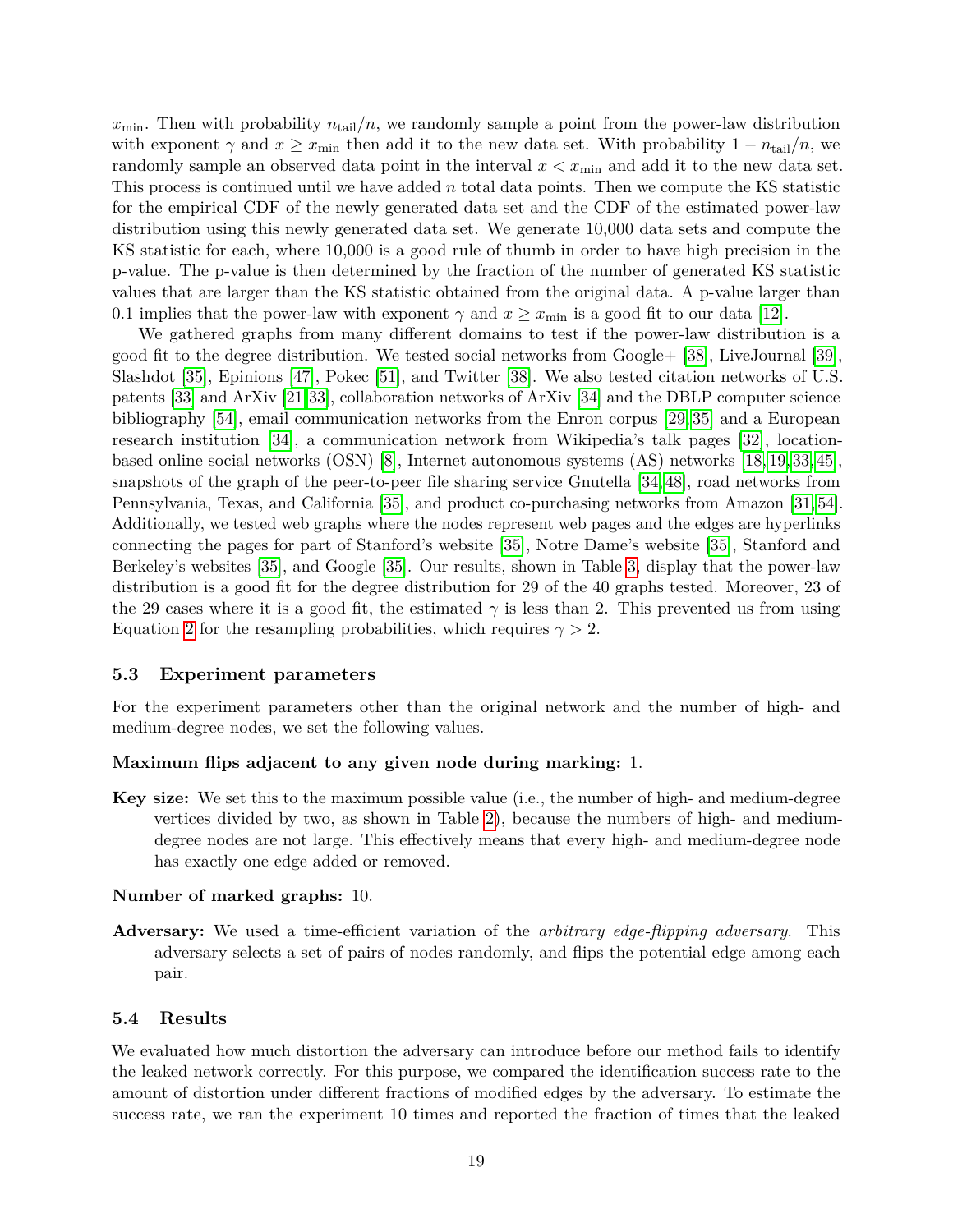<span id="page-19-0"></span>

| Network Type       | Network             | $#$ nodes | $#$ edges  | Estimated $\gamma$ | p-value    |
|--------------------|---------------------|-----------|------------|--------------------|------------|
| Social<br>Networks | $Google+$           | 107,614   | 12,238,285 | 1.8129             | 0.0096     |
|                    | LiveJournal         | 5,203,764 | 48,709,773 | 1.3901             | 0.0171     |
|                    | Slashdot $08/11$    | 77,360    | 469,180    | 1.5947             | 0.6425     |
|                    | Slashdot $02/09$    | 82,168    | 504,230    | 1.5906             | 0.3517     |
|                    | Epinions            | 75,879    | 405,740    | 1.6893             | 0.9979     |
|                    | Pokec               | 1,632,803 | 22,301,964 | 2.4144             | 0.8383     |
|                    | Twitter             | 81,306    | 1,342,296  | 1.4844             | 0.0000     |
| Citation           | ArXiV (Physics)     | 34,546    | 420,877    | 1.3931             | 0.0000     |
| Networks           | ArXiV (Phy. Theory) | 27,769    | 352,285    | 1.4309             | 0.0000     |
|                    | Patents             | 3,774,768 | 16,518,947 | 1.2776             | $0.2102\,$ |
|                    | ArXiV (Astro.)      | 18,771    | 198,050    | 2.0062             | 0.3105     |
| Collaboration      | ArXiV (Condensed)   | 23,133    | 93,439     | 1.3896             | 0.0715     |
| Networks           | ArXiV (Physics)     | 12,006    | 118,489    | 1.8967             | 0.5440     |
|                    | <b>DBLP</b>         | 317,080   | 1,049,866  | $1.3405\,$         | 0.0530     |
| Communication      | Email - Enron       | 36,692    | 183,831    | 1.6143             | 0.9884     |
| Networks           | Email - Europe      | 265,009   | 364,481    | 1.4703             | 0.9998     |
|                    | Wikipedia           | 2,394,385 | 4,659,565  | 1.5232             | ${0.9933}$ |
| Location-based     | <b>Brightkite</b>   | 58,228    | 214,078    | 1.5403             | 0.4212     |
| <b>OSNs</b>        | Gowalla             | 196,591   | 950,327    | 1.4542             | $0.3132\,$ |
|                    | CAIDA               | 26,475    | 53,381     | 1.5446             | 0.9191     |
| AS Networks        | Skitter             | 1,696,415 | 11,095,298 | 1.4484             | 0.7464     |
|                    | Oregon - 1          | 11,174    | 23,409     | 1.5523             | 0.9113     |
|                    | Oregon - 2          | 11,461    | 32,730     | 1.6024             | $0.8396\,$ |
|                    | Gnutella $08/04/02$ | 10,876    | 39,994     | 2.5995             | 0.6346     |
| Peer-to-peer       | Gnutella $08/24/02$ | 26,518    | 65,369     | 2.0109             | 0.7580     |
| Networks           | Gnutella $08/25/02$ | 22,687    | 54,705     | 2.0495             | 0.6715     |
|                    | Gnutella $08/30/02$ | 36,682    | 88,328     | 1.8832             | 0.8464     |
|                    | Gnutella $08/31/02$ | 62,586    | 147,892    | 1.9131             | 0.9071     |
|                    | Amazon $03/02/03$   | 262,111   | 899,792    | 1.3310             | 0.6295     |
| Co-purchasing      | Amazon $03/12/03$   | 400,727   | 2,349,869  | 1.3680             | 0.5020     |
| Networks           | Amazon $05/05/03$   | 410,236   | 2,439,437  | 1.3580             | 0.5129     |
|                    | Amazon $06/01/03$   | 403,394   | 2,443,408  | 1.3684             | 0.6091     |
|                    | Amazon (2012)       | 334,863   | 925,872    | 1.3382             | 0.5789     |
| Road<br>Networks   | California          | 1,965,206 | 2,766,607  | 1.1415             | 0.0785     |
|                    | Pennsylvania        | 1,088,092 | 1,541,898  | 3.1585             | 0.6290     |
|                    | Texas               | 1,379,917 | 1,921,660  | 1.1521             | 0.0642     |
| Web<br>Graphs      | Berkeley & Stanford | 685,230   | 6,649,470  | 1.4591             | 0.0087     |
|                    | Google              | 875,713   | 4,322,051  | 1.3890             | 0.3828     |
|                    | Notre Dame          | 325,729   | 1,090,108  | 1.6577             | 0.8434     |
|                    | Stanford            | 281,903   | 1,992,636  | 1.4052             | 0.0036     |

Table 3: Estimated  $\gamma$  and associated p-values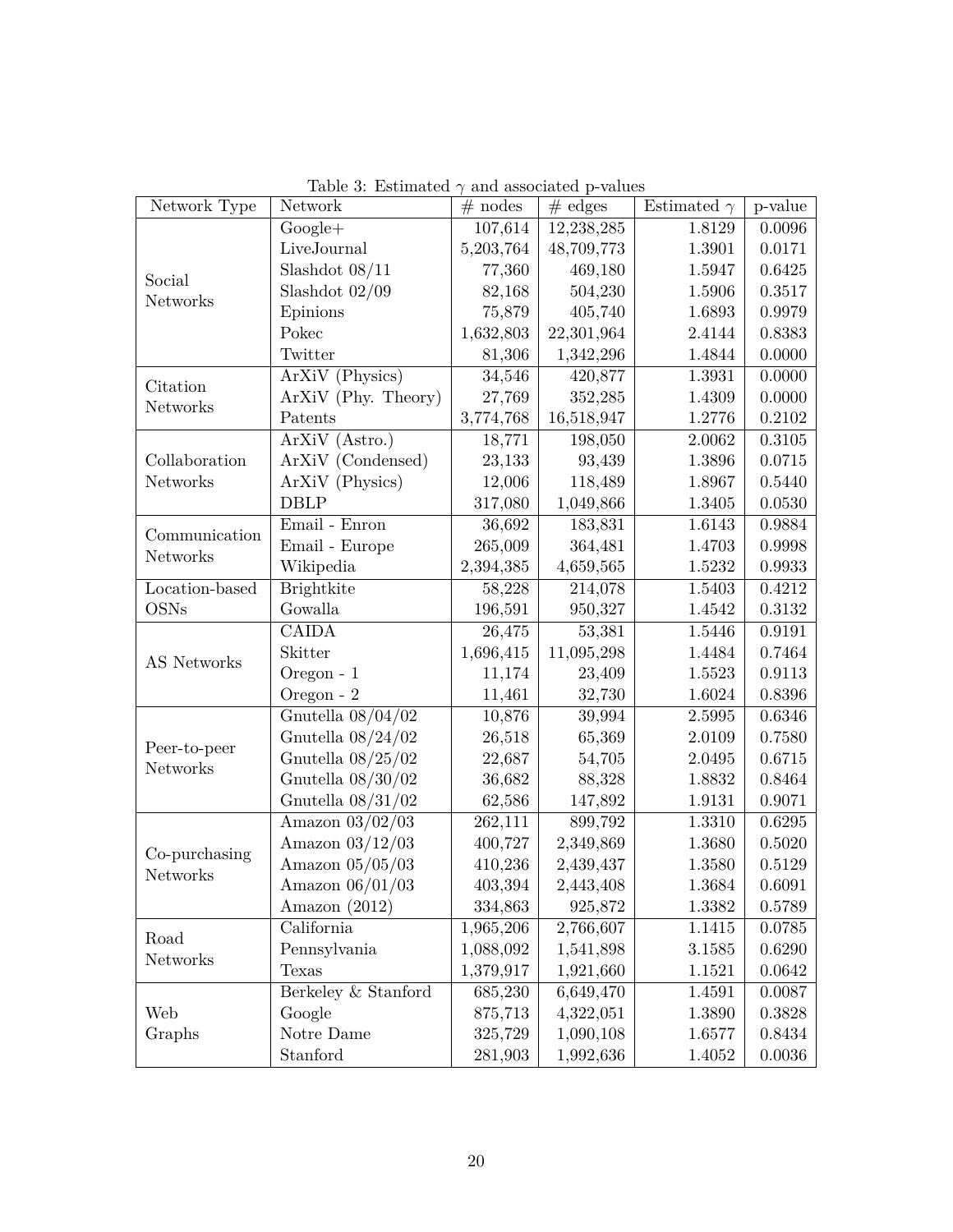network was identified correctly. As a measure of distortion, we used the dK-2 deviation [\[55\]](#page-25-0) between the original network and the version modified by the adversary. The dK-2 deviation is the euclidean distance between the dK-2 series [\[49\]](#page-24-16) of the two graphs, normalized by the number of tuples in the dK-2 series. The dK-2 deviation captures the differences between the joint degree distributions of the networks, that is, the probability that a randomly selected edge has as endpoints nodes with certain degrees. We average the dK-2 deviation among the 10 runs. Figure [2](#page-20-0) shows the outcome of our experiments. Moreover, Table [2](#page-16-1) shows the dK-2 deviation introduced by the marking alone.



<span id="page-20-0"></span>Figure 2: Success rate and dK-2 deviation under different fractions of modified potential edges by the adversary, for the Power law, Youtube, and Flickr networks.

#### **5.5 Discussion**

Based on our experiments, the success rate of our scheme is high but it drops after a certain threshold. This demonstrates that there is a distinct range of adversarial edge flips that can be tolerated by our scheme. Specifically, our scheme worked well when the fraction of potential edges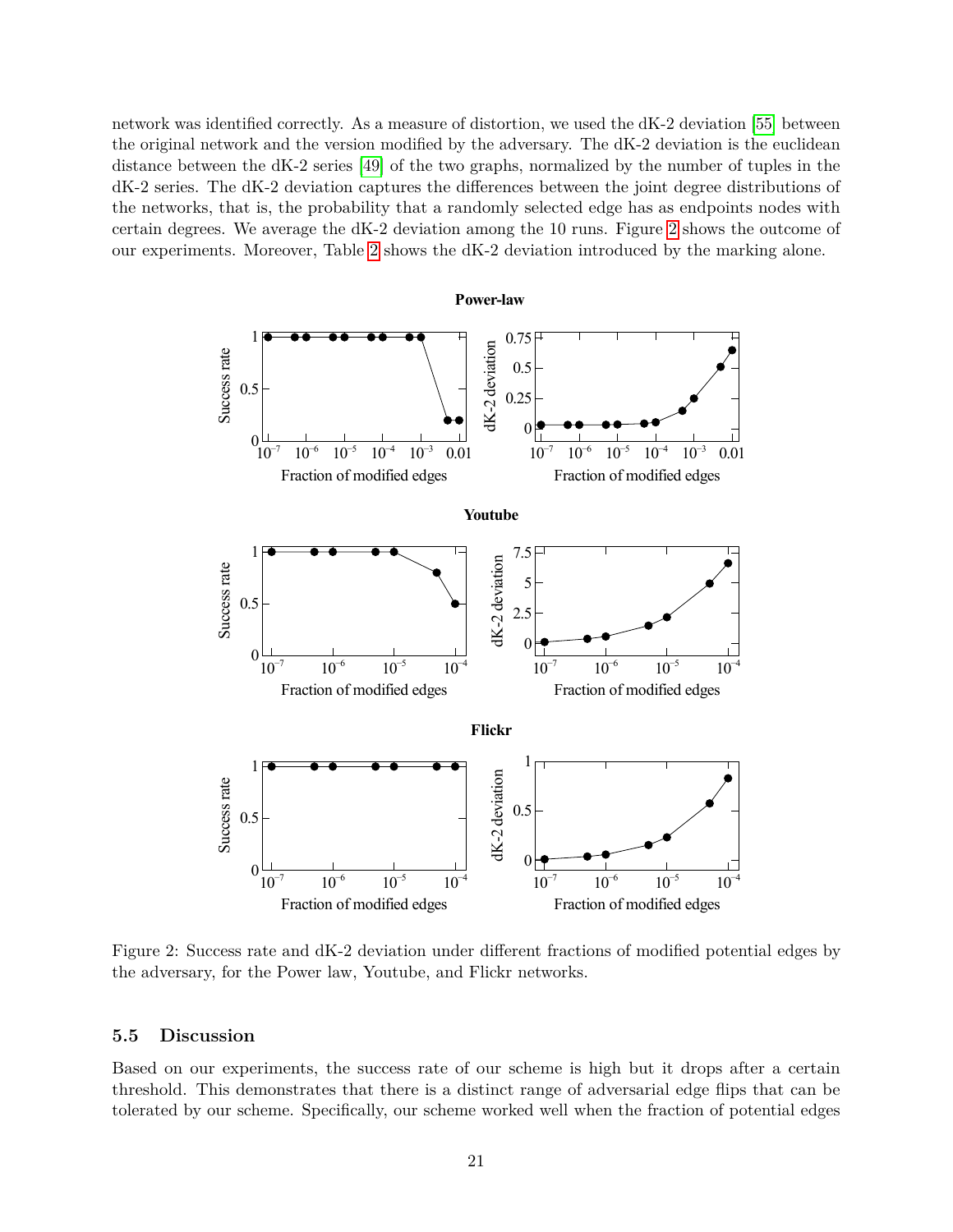flipped by the adversary is up to  $10^{-3}$  and  $10^{-5}$  for the random power-law and Youtube networks, respectively. For these graphs, this number of flipped potential edges corresponds to 52*.*9% and 215*.*6% of the number of edges in the original graphs, respectively. For the Flickr network, the runtime of the adversary modification became excessive before the success rate could decrease, at a fraction of  $10^{-4}$  of potential edges flipped.

The distortion introduced by the watermark is negligible compared to the distortion caused by the number of flips that the scheme can tolerate. On average, the marking modifies half of the edges on the key, which corresponds to  $1.1 \cdot 10^{-3}$ ,  $3 \cdot 10^{-5}$ , and  $10^{-4}$  of the number of edges in the original random power-law, Youtube, and Flickr networks, respectively.

For the same number of flips, the dK-2 deviation in the Youtube network was much larger than in the Flickr network, which in turn was larger than that of the random power-law network. A possible explanation for this is that any set of uniform edge flips has a bigger effect on the dk2-deviation of a skewed graph than on the dK-2 deviation of a less skewed graph. Note that the Youtube network has the largest skew, as the maximum degree is on the same order as the Flickr network, but the average degree is less.

## **6 Conclusion**

We defined a watermarking framework and a notion of security meant to capture the difficulty in removing a watermark from a graph. We studied two random graph models and showed that watermarking in these models could be achieved in such a way that no adversary could remove the watermark whp and still have a graph that is "close" to his original graph. A vital feature of our approach is that we watermark graphs to look like typical graphs from the distribution the original graph was issued from, while also making them look similar to the original. In addition, we provided an exemplary implementation that works effectively for marks consisting only of edge flips.

For future work, it would be interesting to consider solutions that can tolerate some degree of collusion. In the exemplary schemes we presented, an adversary is likely to detect many edges of the watermark, if he has access to multiple watermarked graphs produced from the same original graph.

### **Acknowledgments**

This research was supported in part by the National Science Foundation under grants 1011840 and 1228639. This article also reports on work supported by the Defense Advanced Research Projects Agency (DARPA) under agreement no. AFRL FA8750-15-2-0092. The views expressed are those of the authors and do not reflect the official policy or position of the Department of Defense or the U.S. Government.

### **References**

- <span id="page-21-1"></span>[1] L. Babai. Graph isomorphism in quasipolynomial time. *ArXiv ePrint*, abs/1512.03547, 2015.
- <span id="page-21-2"></span>[2] L. Babai, P. Erd¨os, and S. M. Selkow. Random graph isomorphism. *SIAM Journal on Computing*, 9(3):628–635, 1980.
- <span id="page-21-0"></span>[3] L. Backstrom, C. Dwork, and J. Kleinberg. Wherefore art thou r3579x?: Anonymized social networks, hidden patterns, and structural steganography. *Commun. ACM*, 54(12):133–141, Dec. 2011.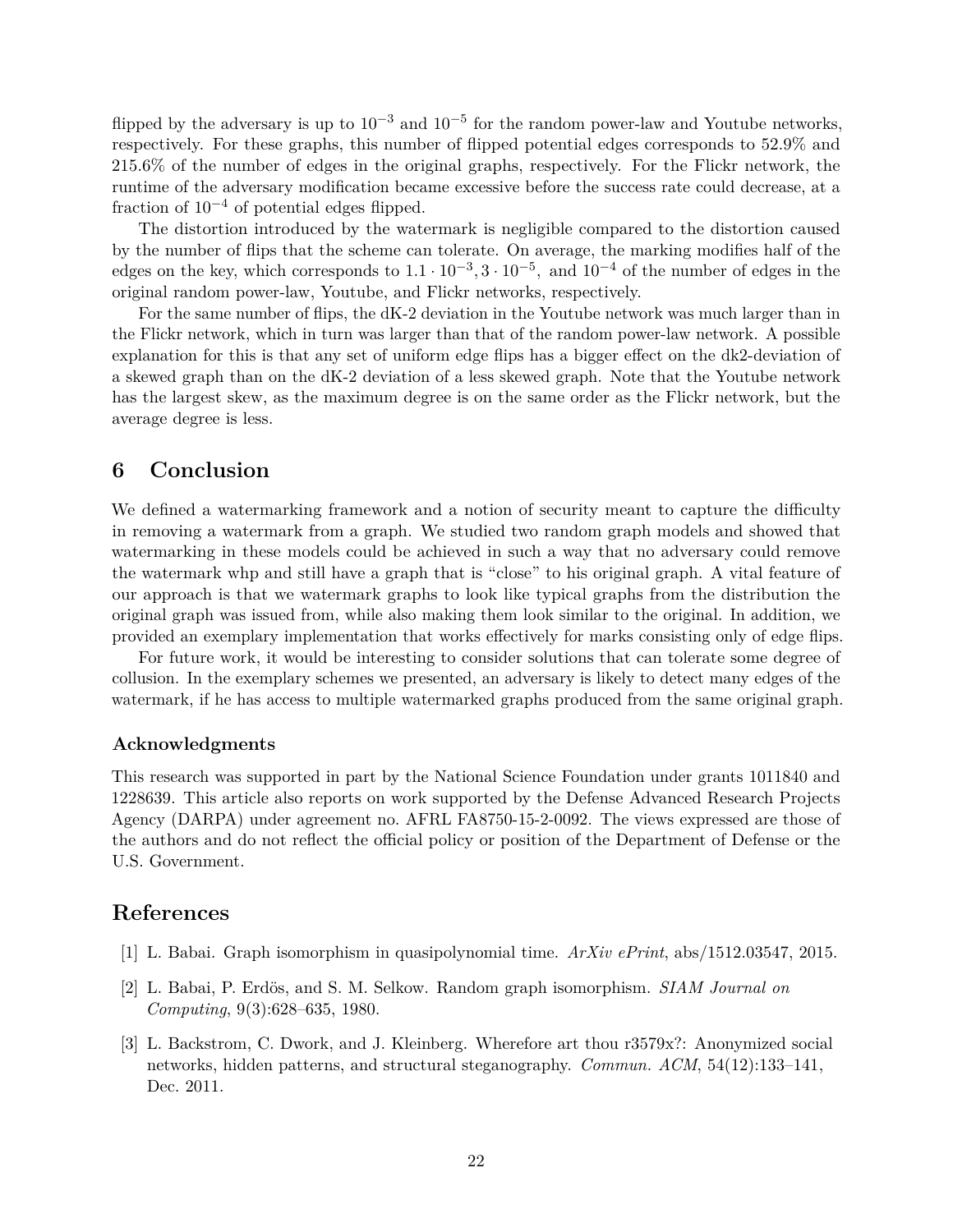- <span id="page-22-4"></span>[4] L. M. S. Bento, D. Boccardo, R. C. S. Machado, V. Pereira de Sá, and J. Szwarcfiter. Towards a provably resilient scheme for graph-based watermarking. In A. Brandstädt, K. Jansen, and R. Reischuk, editors, *Graph-Theoretic Concepts in Computer Science*, volume 8165 of *LNCS*, pages 50–63. Springer, 2013.
- <span id="page-22-7"></span>[5] B. Bollob´as. *Random graphs*, volume 73 of *Cambridge Studies in Advanced Mathematics*. Cambridge University Press, Cambridge, second edition, 2001.
- <span id="page-22-8"></span>[6] G. Caldarelli. *Scale-Free Networks: Complex Webs in Nature and Technology*. Oxford University Press, 2013.
- <span id="page-22-3"></span>[7] X. Chen, D. Fang, J. Shen, F. Chen, W. Wang, and L. He. A dynamic graph watermark scheme of tamper resistance. In *5th Int. Conf. on Information Assurance and Security (IAS)*, volume 1, pages 3–6, 2009.
- <span id="page-22-13"></span>[8] E. Cho, S. A. Myers, and J. Leskovec. Friendship and mobility: user movement in location-based social networks. In *Proceedings of the 17th ACM SIGKDD international conference on Knowledge discovery and data mining*, pages 1082–1090. ACM, 2011.
- <span id="page-22-6"></span>[9] F. Chung and L. Lu. *Complex graphs and networks*, volume 107 of *CBMS Regional Conf. Series in Math.* American Math. Society, 2006.
- <span id="page-22-10"></span>[10] A. Clauset and J. Ornstein. Calculating p-value for fitted power-law model. [http://tuvalu.santafe.edu/˜aaronc/powerlaws/plpva.py](http://tuvalu.santafe.edu/~aaronc/powerlaws/plpva.py), July 2011.
- <span id="page-22-11"></span>[11] A. Clauset and J. Ornstein. Fitting a power-law distribution. [http://tuvalu.santafe.edu/˜aaronc/powerlaws/plfit.py](http://tuvalu.santafe.edu/~aaronc/powerlaws/plfit.py), July 2011.
- <span id="page-22-9"></span>[12] A. Clauset, C. R. Shalizi, and M. E. J. Newman. Power-law distributions in empirical data. *SIAM Review*, 51(4):661–703, 2009.
- <span id="page-22-12"></span>[13] A. Clauset, M. Young, and K. S. Gleditsch. On the frequency of severe terrorist events. *Journal of Conflict Resolution*, 51(1):58–87, 2007.
- <span id="page-22-2"></span>[14] C. Collberg, S. Kobourov, E. Carter, and C. Thomborson. Graph-based approaches to software watermarking. In H. Bodlaender, editor, *Graph-Theoretic Concepts in Computer Science*, volume 2880 of *LNCS*, pages 156–167. Springer, 2003.
- <span id="page-22-1"></span>[15] C. Collberg and C. Thomborson. Software watermarking: Models and dynamic embeddings. In *ACM Symp. Princ. of Prog. Lang. (POPL)*, pages 311–324, 1999.
- <span id="page-22-0"></span>[16] I. Cox, M. Miller, J. Bloom, J. Fridrich, and T. Kalker. *Digital watermarking and steganography*. Morgan Kaufmann, 2007.
- <span id="page-22-5"></span>[17] T. Czajka and G. Pandurangan. Improved random graph isomorphism. *Journal of Discrete Algorithms*, 6(1):85–92, 2008.
- <span id="page-22-14"></span>[18] C. for Applied Internet Data Analysis. As relationships. <http://www.caida.org/data/as-relationships/>.
- <span id="page-22-15"></span>[19] C. for Applied Internet Data Analysis. Skitter. <http://www.caida.org/tools/measurement/skitter/>.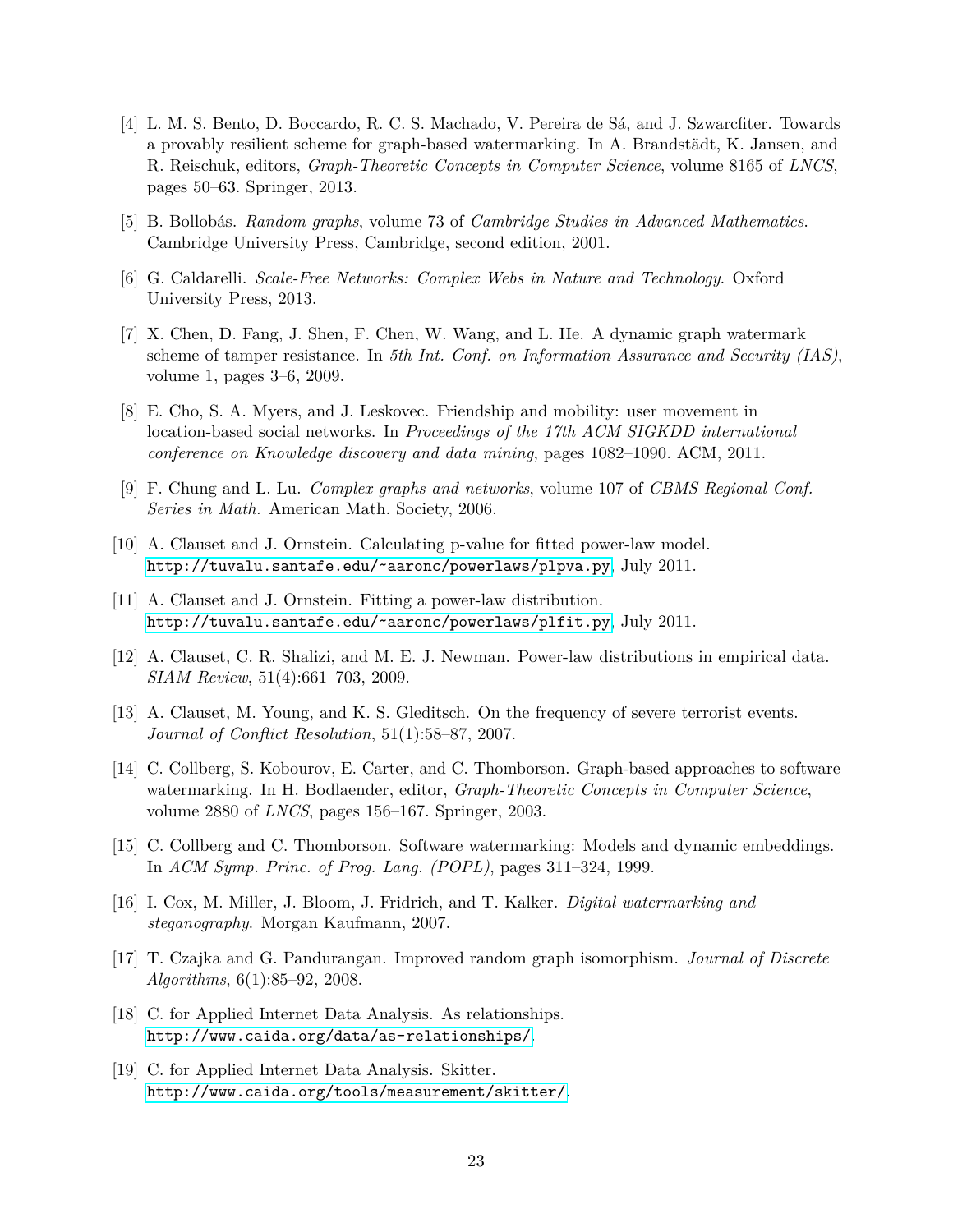- <span id="page-23-8"></span>[20] M. R. Garey and D. S. Johnson. *Computers and Intractability: A Guide to the Theory of NP-Completeness*. W. H. Freeman, 1979.
- <span id="page-23-12"></span>[21] J. Gehrke, P. Ginsparg, and J. Kleinberg. Overview of the 2003 kdd cup. *ACM SIGKDD Explorations Newsletter*, 5(2):149–151, 2003.
- <span id="page-23-2"></span>[22] J. Hamilton and S. Danicic. A survey of graph based software watermarking. Technical report, Department of Computing, Goldsmiths, University of London, 2010.
- <span id="page-23-3"></span>[23] M. Hay, G. Miklau, D. Jensen, D. Towsley, and P. Weis. Resisting structural re-identification in anonymized social networks. *Proc. VLDB Endow.*, 1(1):102–114, Aug. 2008.
- <span id="page-23-1"></span>[24] N. Hopper, D. Molnar, and D. Wagner. From weak to strong watermarking. In *Theory of Cryptography*, volume 4392 of *LNCS*, pages 362–382. Springer, 2007.
- <span id="page-23-0"></span>[25] S. Katzenbeisser and F. Petitcolas. *Information hiding techniques for steganography and digital watermarking*. Artech house, 2000.
- <span id="page-23-4"></span>[26] A. Kayem, A. Deshai, and S. Hammer. On anonymizing social network graphs. In *Information Security for South Africa (ISSA)*, pages 1–8, Aug 2012.
- <span id="page-23-6"></span>[27] E. Kazemi, S. H. Hassani, and M. Grossglauser. Growing a Graph Matching from a Handful of Seeds. *Proceedings of the VLDB Endowment International Conference on Very Large Data Bases*, 8(10):1010–1021, 2015.
- <span id="page-23-5"></span>[28] S. Khanna and F. Zane. Watermarking maps: Hiding information in structured data. In *11th ACM-SIAM Symposium on Discrete Algorithms (SODA)*, pages 596–605, 2000.
- <span id="page-23-14"></span>[29] B. Klimt and Y. Yang. Introducing the enron corpus. In *CEAS*, 2004.
- <span id="page-23-7"></span>[30] J. Kobler, U. Schöning, and J. Torán. *The graph isomorphism problem: its structural complexity*. Springer, 2012.
- <span id="page-23-16"></span>[31] J. Leskovec, L. A. Adamic, and B. A. Huberman. The dynamics of viral marketing. *ACM Transactions on the Web (TWEB)*, 1(1):5, 2007.
- <span id="page-23-15"></span>[32] J. Leskovec, D. Huttenlocher, and J. Kleinberg. Signed networks in social media. In *Proceedings of the SIGCHI conference on human factors in computing systems*, pages 1361–1370. ACM, 2010.
- <span id="page-23-11"></span>[33] J. Leskovec, J. Kleinberg, and C. Faloutsos. Graphs over time: densification laws, shrinking diameters and possible explanations. In *Proceedings of the eleventh ACM SIGKDD international conference on Knowledge discovery in data mining*, pages 177–187. ACM, 2005.
- <span id="page-23-13"></span>[34] J. Leskovec, J. Kleinberg, and C. Faloutsos. Graph evolution: Densification and shrinking diameters. *ACM Transactions on Knowledge Discovery from Data (TKDD)*, 1(1):2, 2007.
- <span id="page-23-10"></span>[35] J. Leskovec, K. J. Lang, A. Dasgupta, and M. W. Mahoney. Community structure in large networks: Natural cluster sizes and the absence of large well-defined clusters. *Internet Mathematics*, 6(1):29–123, 2009.
- <span id="page-23-9"></span>[36] J. Leskovec and R. Sosič. SNAP: A general purpose network analysis and graph mining library in C++. <http://snap.stanford.edu/snap>, June 2014.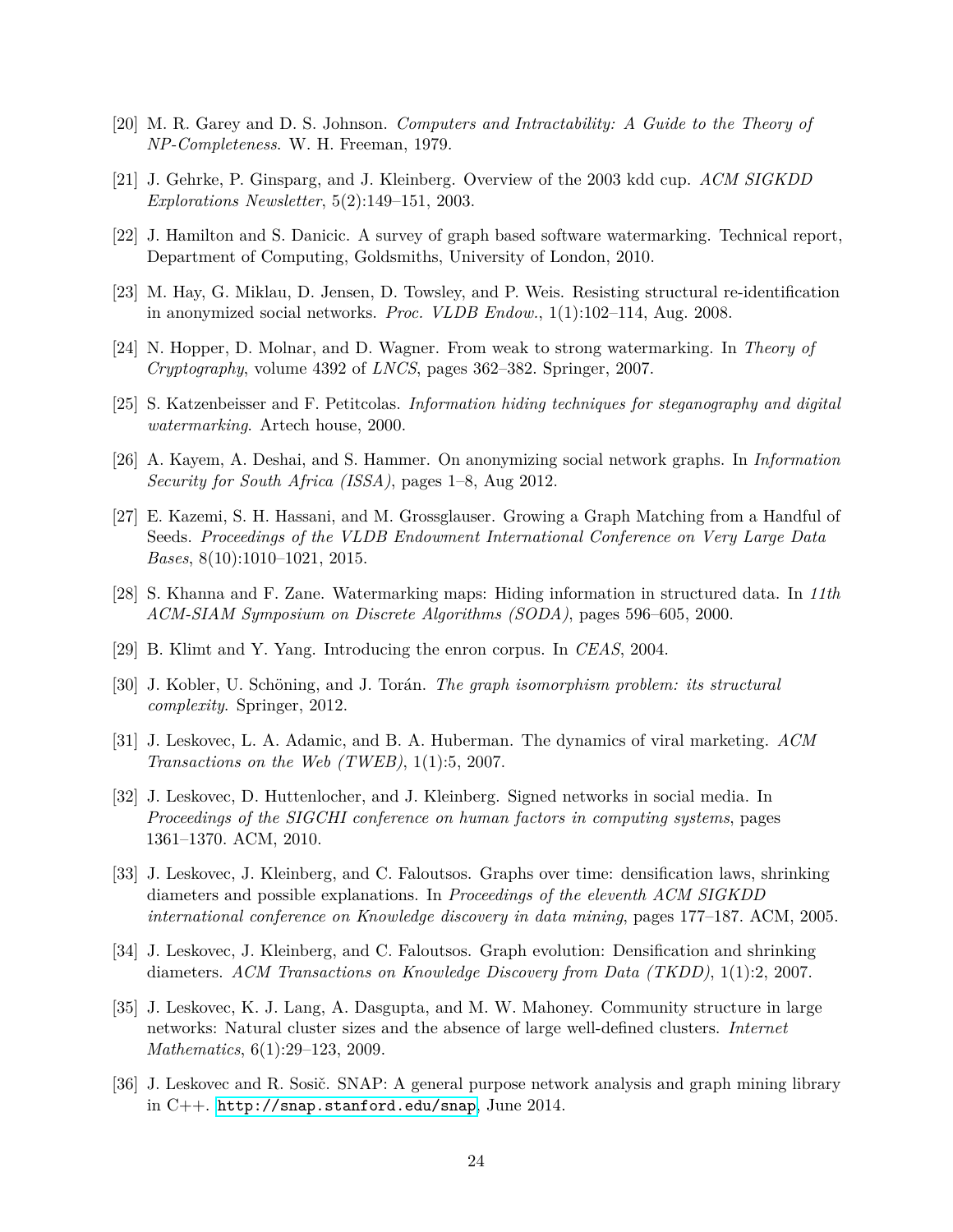- <span id="page-24-2"></span>[37] K. Liu and E. Terzi. Towards identity anonymization on graphs. In *ACM SIGMOD Int. Conf. on Management of Data*, pages 93–106, 2008.
- <span id="page-24-11"></span>[38] J. J. McAuley and J. Leskovec. Learning to discover social circles in ego networks. In *NIPS*, volume 2012, pages 548–56, 2012.
- <span id="page-24-9"></span>[39] A. Mislove, M. Marcon, K. P. Gummadi, P. Druschel, and B. Bhattacharjee. Measurement and analysis of online social networks. In *5th ACM/Usenix Internet Measurement Conference (IMC)*, 2007.
- <span id="page-24-6"></span>[40] M. Mitzenmacher. A brief history of generative models for power law and lognormal distributions. *Internet Mathematics*, 1(2):226–251, 2004.
- <span id="page-24-8"></span>[41] M. Mitzenmacher and E. Upfal. *Probability and Computing: Randomized Algorithms and Probabilistic Analysis*. Cambridge Univ. Press, New York, NY, 2005.
- <span id="page-24-10"></span>[42] A. Muniruzzaman. On measures of location and dispersion and tests of hypotheses on a pareto population. *Bulletin of the Calcuta Statistical Association*, 7:115–123, 1957.
- <span id="page-24-3"></span>[43] A. Narayanan and V. Shmatikov. De-anonymizing social networks. In *IEEE Symp. on Security and Privacy (SP)*, pages 173–187, 2009.
- <span id="page-24-7"></span>[44] M. Newman, A.-L. Barabasi, and D. J. Watts. *The Structure and Dynamics of Networks*. Princeton Studies in Complexity. Princeton Univ. Press, 2006.
- <span id="page-24-14"></span>[45] U. of Oregon. University of Oregon route views project. <http://www.routeviews.org/>.
- <span id="page-24-5"></span>[46] R. C. Read and D. G. Corneil. The graph isomorphism disease. *Journal of Graph Theory*, 1(4):339–363, 1977.
- <span id="page-24-12"></span>[47] M. Richardson, R. Agrawal, and P. Domingos. Trust management for the semantic web. In *The Semantic Web-ISWC 2003*, pages 351–368. Springer, 2003.
- <span id="page-24-15"></span>[48] M. Ripeanu, I. Foster, and A. Iamnitchi. Mapping the gnutella network: Properties of large-scale peer-to-peer systems and implications for system design. *ArXiv ePrint cs/0209028*, 2002.
- <span id="page-24-16"></span>[49] A. Sala, L. Cao, C. Wilson, R. Zablit, H. Zheng, and B. Y. Zhao. Measurement-calibrated graph models for social network experiments. In *19th Int. Conf. on the World Wide Web (WWW)*, pages 861–870, 2010.
- <span id="page-24-0"></span>[50] F. Y. Shih. *Digital watermarking and steganography: fundamentals and techniques*. CRC Press, 2007.
- <span id="page-24-13"></span>[51] L. Takac and M. Zabovsky. Data analysis in public social networks. In *International Scientific Conference and International Workshop Present Day Trends of Innovations*, pages 1–6, 2012.
- <span id="page-24-1"></span>[52] R. Venkatesan, V. Vazirani, and S. Sinha. A graph theoretic approach to software watermarking. In I. Moskowitz, editor, *Information Hiding*, volume 2137 of *LNCS*, pages 157–168. Springer, 2001.
- <span id="page-24-4"></span>[53] G. Wondracek, T. Holz, E. Kirda, and C. Kruegel. A practical attack to de-anonymize social network users. In *IEEE Symp. on Security and Privacy (SP)*, pages 223–238, 2010.